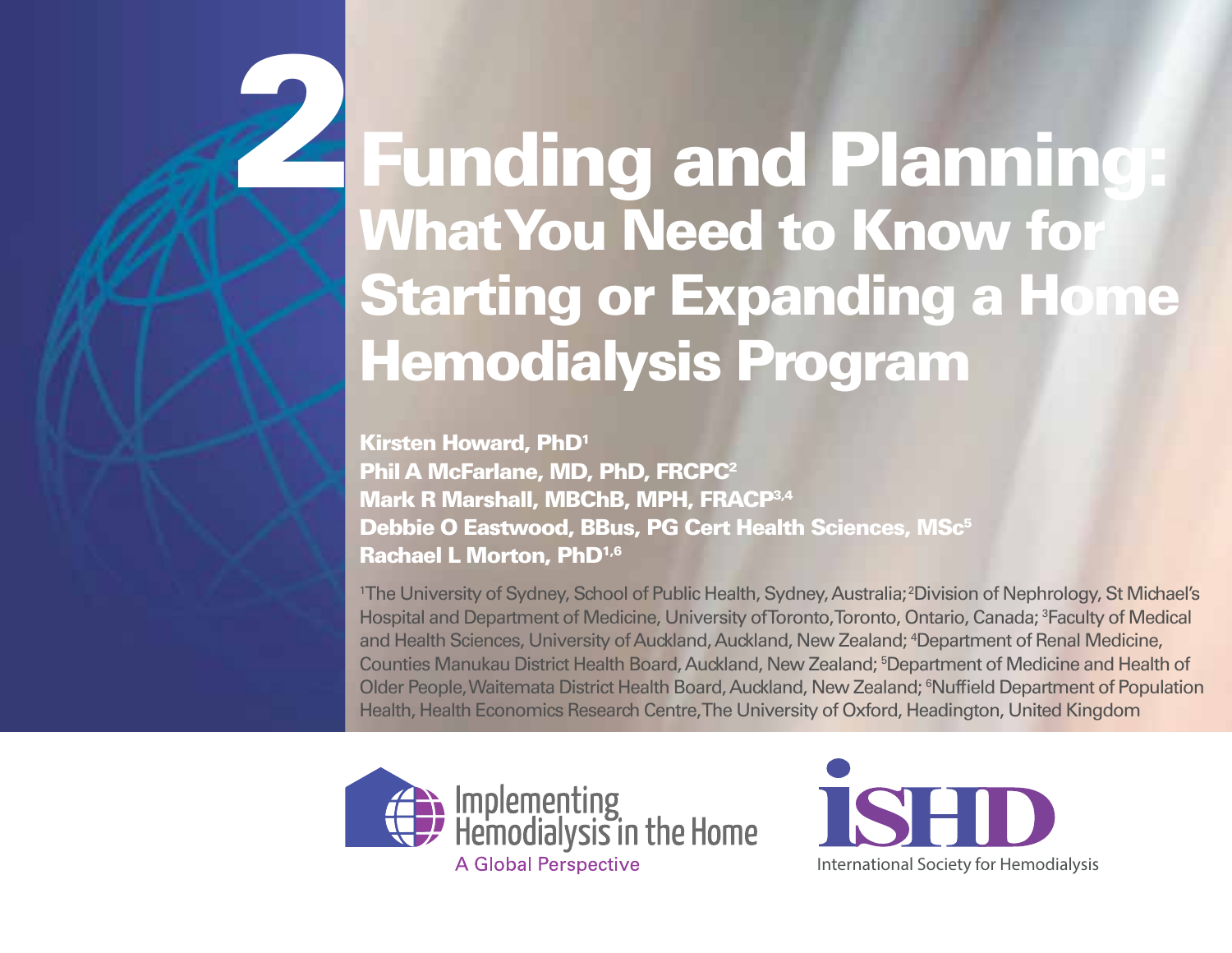# **CONTENTS**

Funding and Planning and Planning and Planning and Planning and Planning and Planning and Planning and Planning

Abstract **3**

2

- Introduction **3**
- **Questions to Consider Before Starting 5** a Home HD Program or Writing a **Business Case** 
	- **Stakeholders 5**
	- **Budget 7**
	- **8** Home HD Training and Physical/ Organizational Infrastructure
	- **Capital Equipment 8**
	- **Staffing 9**
	- **10 HD Machine Maintenance and Delivery of Supplies**
- **12 Patient-Specific Costs**
- **13** Writing a Business Case for a Home HD Program
	- **14**
	- **14 Executive Briefing or Summary**
	- **15** Introduction or Background
	- **17 Service Objectives and Critical Success Factors**
	- **18 Approach or Methodology**
	- **18 Overall Scenario Analysis** or Justification
	- **20 Linkages and Stakeholder Summary**
	- **20** Implementation

Implementing<br>Hemodialysis in the Home **A Global Perspective** 



- **20** Risk and Mitigation
- **21 Dealing with RFPs** 
	- **21 The HD Machine**
	- **22 The Water Treatment Equipment**
	- **22 Information Technology**
	- **22 Full-Service Provision Options**
- 23 Conclusion
- **24**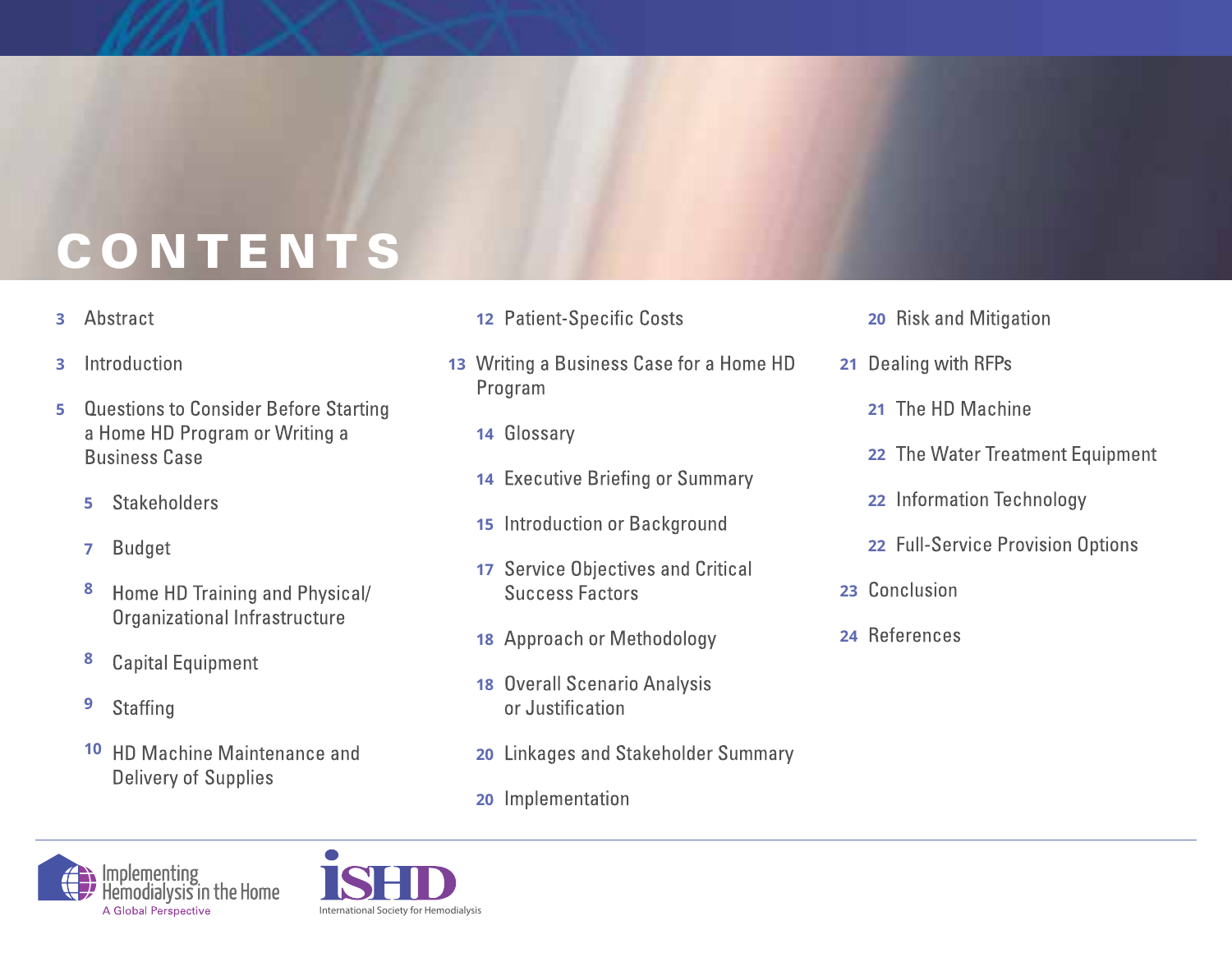## Abstract

3

Planning and funding a home hemodialysis (HD) program requires a well-organized effort and close collaboration between clinicians and administrators. This resource provides guidance on the processes that are involved, including: a thorough situational analysis of the dialysis landscape, emphasizing the opportunity for a home HD program; careful consideration of the clinical and operational characteristics of a proposed home HD program at your institution; the development of a compelling business case, highlighting the clinical and organizational benefits of a home HD program; and careful construction and evaluation of a request for proposal.

### Introduction

Making the correct fiscal case for change is a crucial step in developing a home hemodialysis (HD) program. Smaller programs or pilot projects can often be started and managed within existing hospital HD infrastructure with costs being absorbed into existing funding. Once programs grow to beyond 5-10 patients; however, there is often requirement for separate and specialized home HD infrastructure and staffing. Figure 1 compares the size of home HD programs between Japan and Australia/New Zealand.<sup>1, 2</sup> In Japan, most home HD programs are small and located within hospital HD facilities.<sup>1</sup> In Australia/ New Zealand, home HD programs are larger and, in most cases, enabled by specialized facilities and personnel.<sup>2</sup> Expanding a home HD program therefore requires substantial resources, and typically this requires a sound business case for financial investment.

Functionally, a proposal to start or expand a home HD program can be regarded as a 3-step process:

- 1. Development of an overarching clinical and strategic framework
- 2. Consolidation of these principles into a formal business case
- 3. Execution and handling of a request for proposal (RFP)



Home HD Programs in Japan in 2014 (n=55) Includes all major programs, but omits ~15 programs with < 5 home HD patient

**Figure 1.** Size of Home HD Programs in Australia and New Zealand and Japan.<sup>1,2</sup>



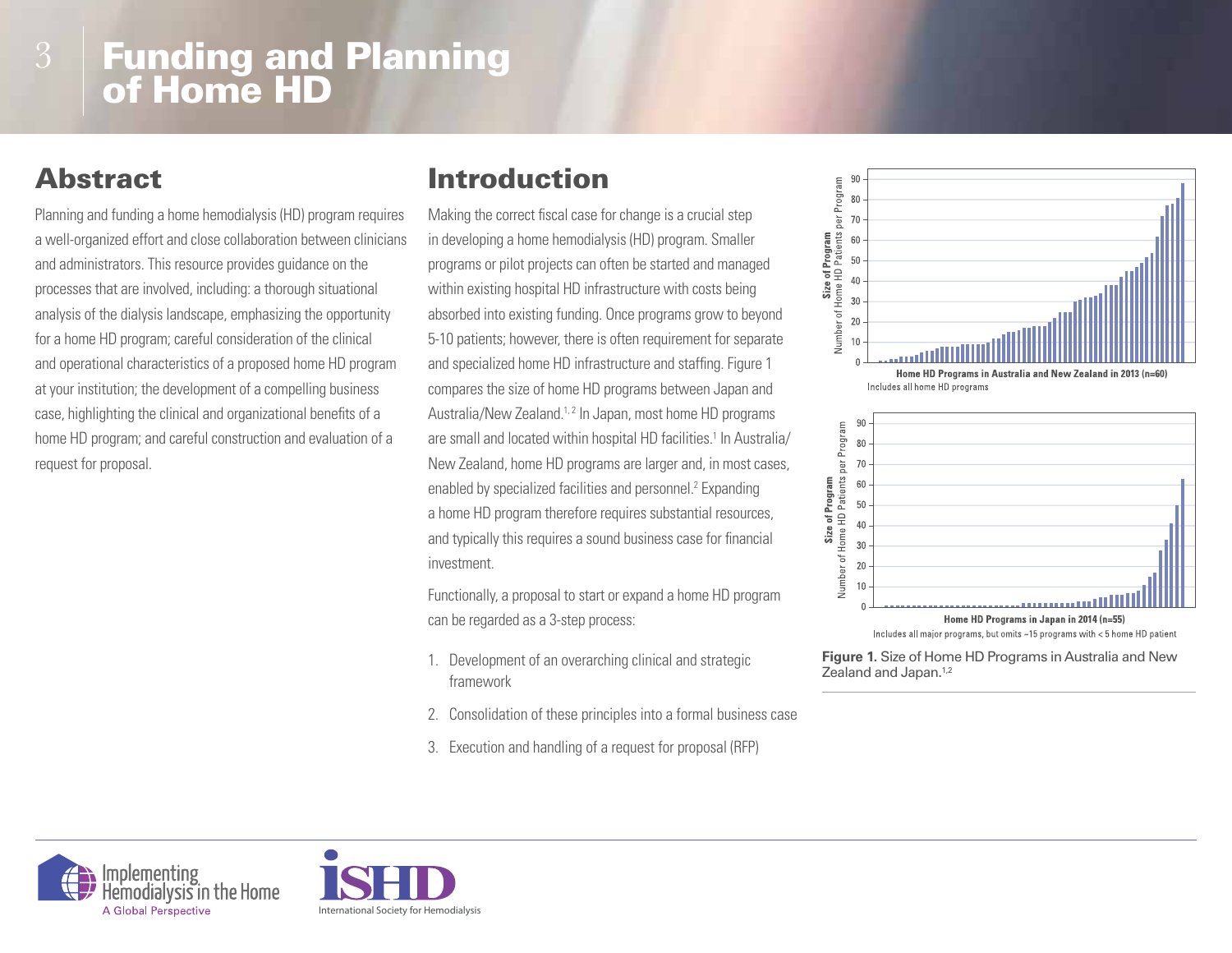It is vital that the framework and business case are credible and well supported: most providers and payers without experience of home HD programs perceive a high degree of clinical and financial risk in establishing a new home HD program, particularly when they are uncertain about the benefits to patients.<sup>3</sup> For those responsible for developing the business case, choosing an overarching framework and deciding on suitable content can be daunting. In order not to be overwhelmed, we recommend that clinicians and administrators work together to accomplish these goals. The importance of this relationship cannot be overemphasized—an individual nephrologist may be able to start a pilot home HD project, but only a team effort will ultimately result in a sustainable and sizeable program.

The medical literature is the best starting point for evidence to support the project. Where it has been evaluated, home HD is less expensive than in-center (facility) HD and is associated with better survival and health-related quality of life.<sup>4,5</sup> This has been demonstrated for both conventional short-hour, thriceweekly HD, as well as frequent and/or extended-hour HD in the home setting.<sup>6</sup> In 2010, the United Kingdom's (UK's) National Health Service (NHS) Purchasing and Supply Agency published an economic report of home HD, using assumptions based on the most likely UK scenario at the time. In that report, home HD dominated satellite HD with a cost saving of approximately £17,000 and a quality-adjusted-life-year (QALY) gain of 0.38 over a 10-year time horizon.<sup>7</sup> Home HD also dominated hospital

HD, with similar cost saving and QALY gain. The greater cost of satellite and hospital HD was mainly attributed to a greater number of dialysis staff employed and patients' travel-related costs. Despite the high initial (front-loaded) costs of home HD due to patient setup and training, the payback period (relative to facility HD) is typically estimated to be relatively short at approximately 14 months.<sup>4, 7-9</sup> When considering these economic evaluations, one must be aware that most are biased *against* home HD, as these evaluations yield intentionally conservative estimates of cost-effectiveness (eg, no survival benefit is used in base case scenarios, despite multiple observational studies reporting this benefit).<sup>10</sup>

To navigate this process more easily, the following resources have been developed by a group of clinicians and administrators with first-hand experience in home HD and can be used in the development of business cases and RFPs.

- A set of questions for consideration, which will help inform the business case in the areas of capital, staffing, maintenance, and stakeholder consultation
- Guidance on how to write a business case for a home HD program
- Practice tips for dealing with RFPs

The questions in the next section should be considered in detail, before starting or expanding a home HD program, or writing a business case. For each set of questions, we have indicated





specific resources that are available to the reader for further information. The clinical and administrative leads of the project should be comfortable that the majority of these questions have been answered to their satisfaction. In most cases, however, there is no "correct" answer. Rather, we encourage readers to consider the options that are available to them, taking into account factors that are unique to their anticipated program structure and size, staffing sources, budget constraints, available equipment, local environment, and cultural practices. In some cases, we have clarified the question with additional considerations that are listed as bullet points.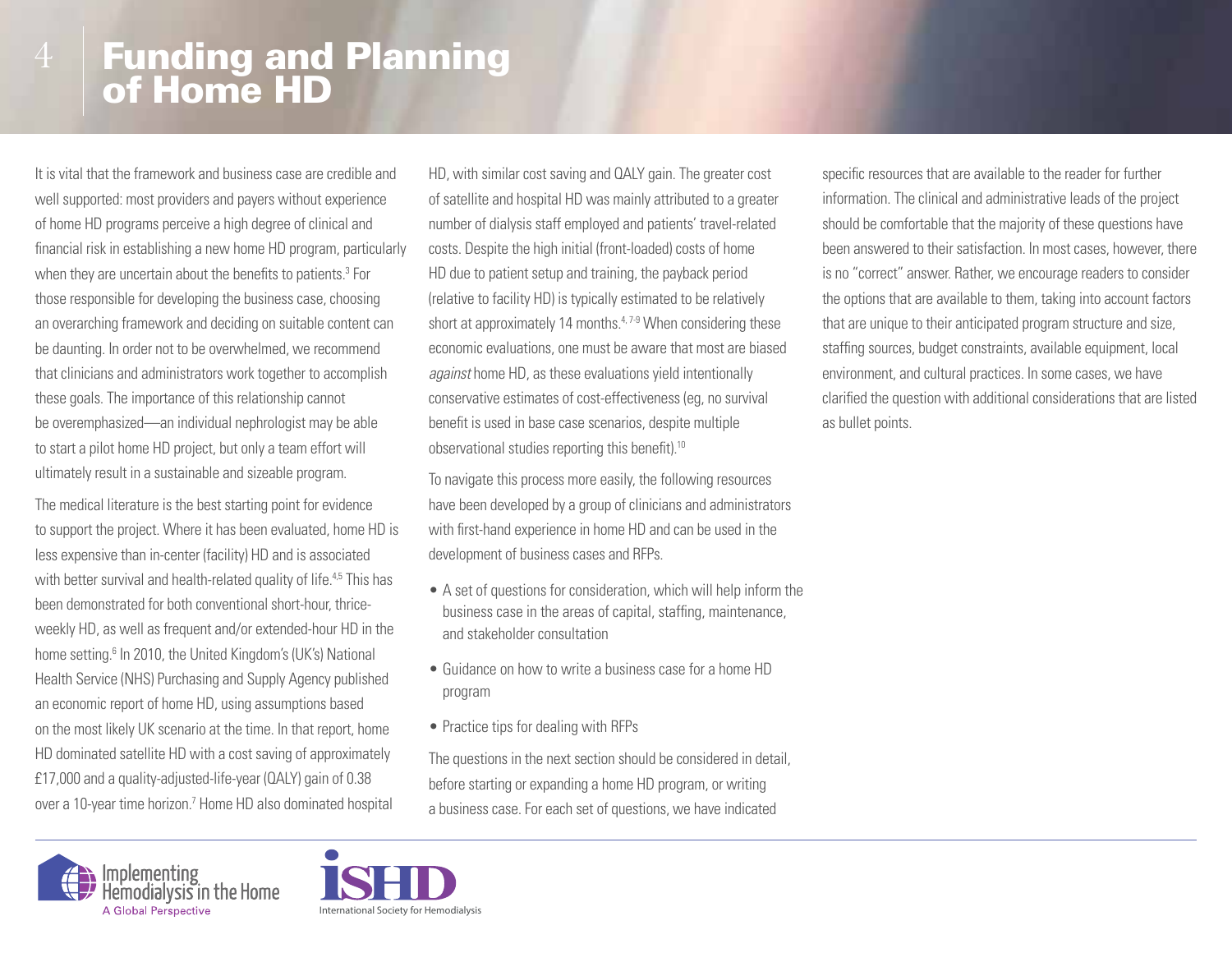### Questions to Consider Before Starting a Home HD Program or Writing a Business Case

### *Clinical Models of Care and Availability of Supporting Services*

#### **Q: What mix of home HD therapies will be offered?**

- Identify the types of HD that the program will offer (nocturnal, short daily, conventional)
- Identify the frequency of HD that the program will offer (conventional 3 sessions/week, short daily 4-6 sessions/week, daily 7 sessions/week)
- Determine a targeted number of HD hours per week (eg, 12-15 hours/week, 15-20 hours/week, > 20 hours/week)
- Determine the maximum or minimum standards for the frequency and/or duration of therapy, set either by local clinical standards of care or pragmatic/costing constraints
	- » For example, the program might offer a minimum 12 hours of dialysis per week (clinical standard), but no more than 5 treatments per week (budget constraint)

#### **Q: Why will these types of treatments be offered?**

• Conceptualize the expected benefits for your program and your patients

#### **Q: Is there good support for starting this program at your center?**

- Consider the level of support among local nephrologists, nursing and multidisciplinary teams, management and hospital administration, as well as the level of support from regional or national authorities
	- » For example, in Ontario, Canada, the province pays for dialysis and is strongly supporting an initiative to increase the availability of all forms of home dialysis

#### **Q: What is the capacity of facility HD programs?**

- Determine if home HD is being considered because of capacity limitations in the hospital or satellite dialysis facilities
- Determine if there is sufficient capacity in either the proposed home HD unit or in other dialysis facilities to allow for fallback/respite care for home HD patients?

## *Stakeholders*

It is important to clearly identify internal and external stakeholders in relation to a proposed home HD program. These specific people or groups are those who will be required to support the program, either through mitigating clinical and financial risks or through promoting and/or directly contributing to it.

#### **Q: In your wider dialysis program, have you assessed patients' levels of awareness and interest in home HD?**

• The most important stakeholder is the patient. During the planning process, there should be wide-ranging consultation with patients and advocacy groups. This should be done to ascertain the general level of interest in home HD, and also performed in a manner that promotes awareness and potential demand for the modality. This can be accomplished via a survey with an introduction containing a précis of clinical benefits, or through focus groups with patients and their families

#### **Q: In your local region, are there initiatives or policies directed to increase the proportion of patients on home HD?**

• Identify or create home HD patient recruitment pathways (see "Systems to Cultivate Suitable Patients for Home Dialysis" module)



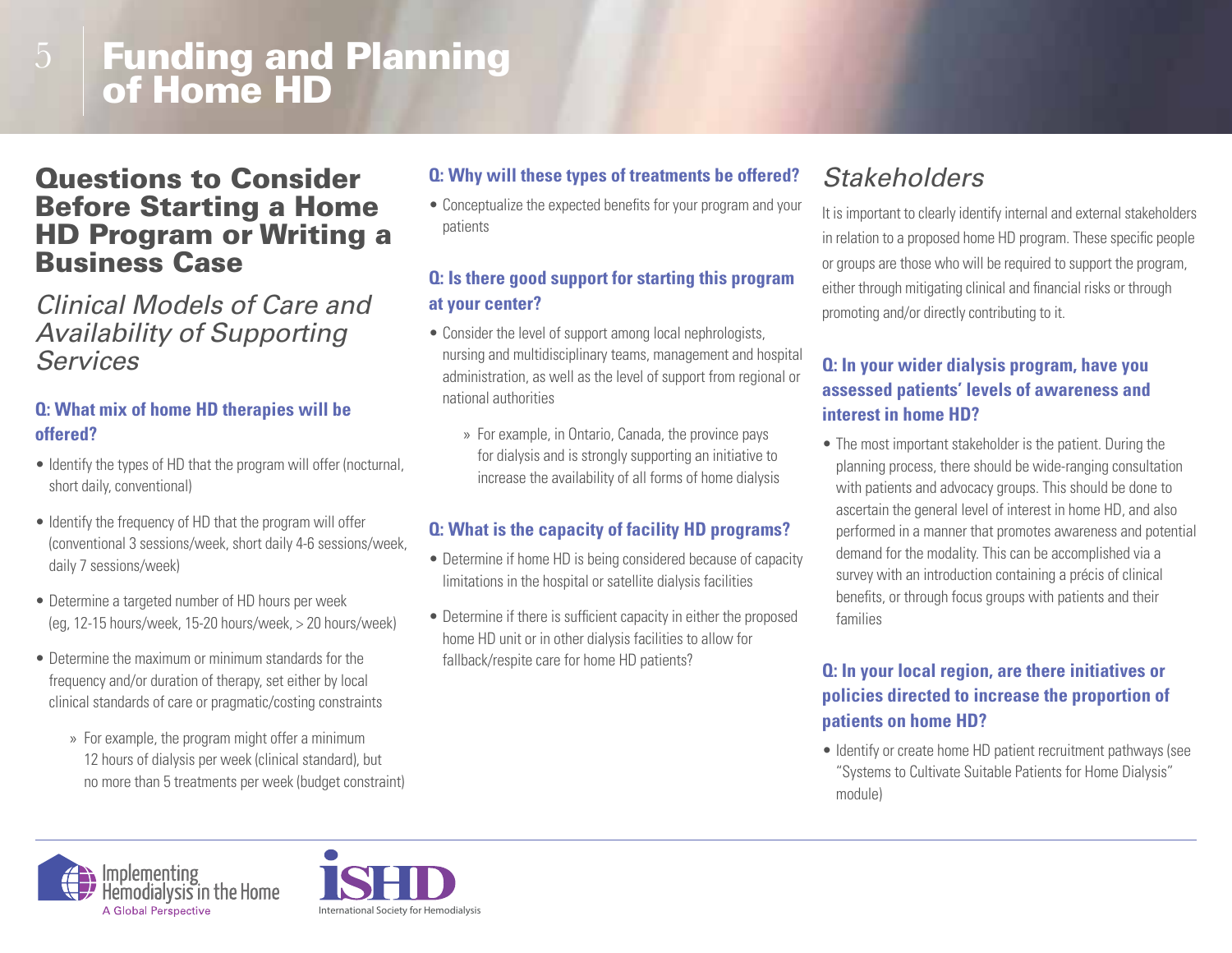**Q: What information is needed to approach the department of human services, government, or ministry payer for increased reimbursement and initial capital expenditure to fund a home HD program?**

• Determine what their drivers are, and decide if it is possible to align with these entities to motivate home HD program development

#### **Q: What factors will encourage administrators and clinical staff to become supportive and engaged?**

• Those who are heavily invested in facility HD may see home dialysis programs as competition. It is important to have systems and strategies in place to promote your new home HD program to not only patients and families, but also to the members of your nephrology service as well

#### **Q: How will home HD candidates be identified and made known to the home program?**

• Many programs have found that it is difficult to move patients from facility to home HD. However, within most programs there are a small number of individual patients who will self-identify as candidates for home HD when informed of the availability of this modality, usually after a careful description of the advantages, disadvantages, expectations, etc. It is important to have systems and strategies in place to identify

such patients, and motivated and informed staff to approach patients with information about the modality and reasons why they should choose it. It is essential to promote home HD as an integral part of the shared decision-making process, when patients are discussing modality choice with predialysis educators and clinicians (see "Systems to Cultivate Suitable Patients for Home Dialysis" module)

- Home HD has been offered as a modality for patients who are failing peritoneal dialysis (PD) and want to maintain dialysis in the home setting. Programs that already offer PD should consider how to ensure that candidates for home HD are able to make a smooth and timely transition, when appropriate
- Patient selection criteria for home HD should be defined. Any proposal for starting or expanding a program should include estimates of growth and demand, which will in turn be determined by the number of recruits and the criteria used to select them (patient selection is discussed in detail in the "Patient Selection and Training for Home Hemodialysis" module). Any patient who is physically and cognitively able and motivated can perform home HD. In addition, there are many patients with complex combinations of comorbidities who have better outcomes with more frequent or longer HD treatments that are more easily administered in the home setting (refractory volume overload, difficult to control hypertension, right heart failure or uncontrolled ascites, persistent hyperphosphatemia, etc.). Clearly identify the types of patients within your service who could benefit medically from a survival and/or quality-of-life standpoint, and provide an estimated number of patients in the business case

#### **Q: How will the home HD program integrate with local dialysis services?**

• Determine if your home HD program will offer training and/or ongoing care to patients (and their care partner, if appropriate) for other regional dialysis services that do not have this option?

#### **Q: For patients identified as candidates for home HD, what resources are required to ensure that such patients can have a smooth and optimal dialysis start?**

- In particular, emphasis needs to be given to ensure that patients initiate HD as an outpatient with a permanent vascular access if possible
- Determine if staff (eg, a nurse navigator) and procedures are in place to help ensure that home HD patients are not lost to facility dialysis
	- » Even after patients are identified as candidates for home HD, many patients may still start HD urgently in a hospital setting<sup>11</sup>



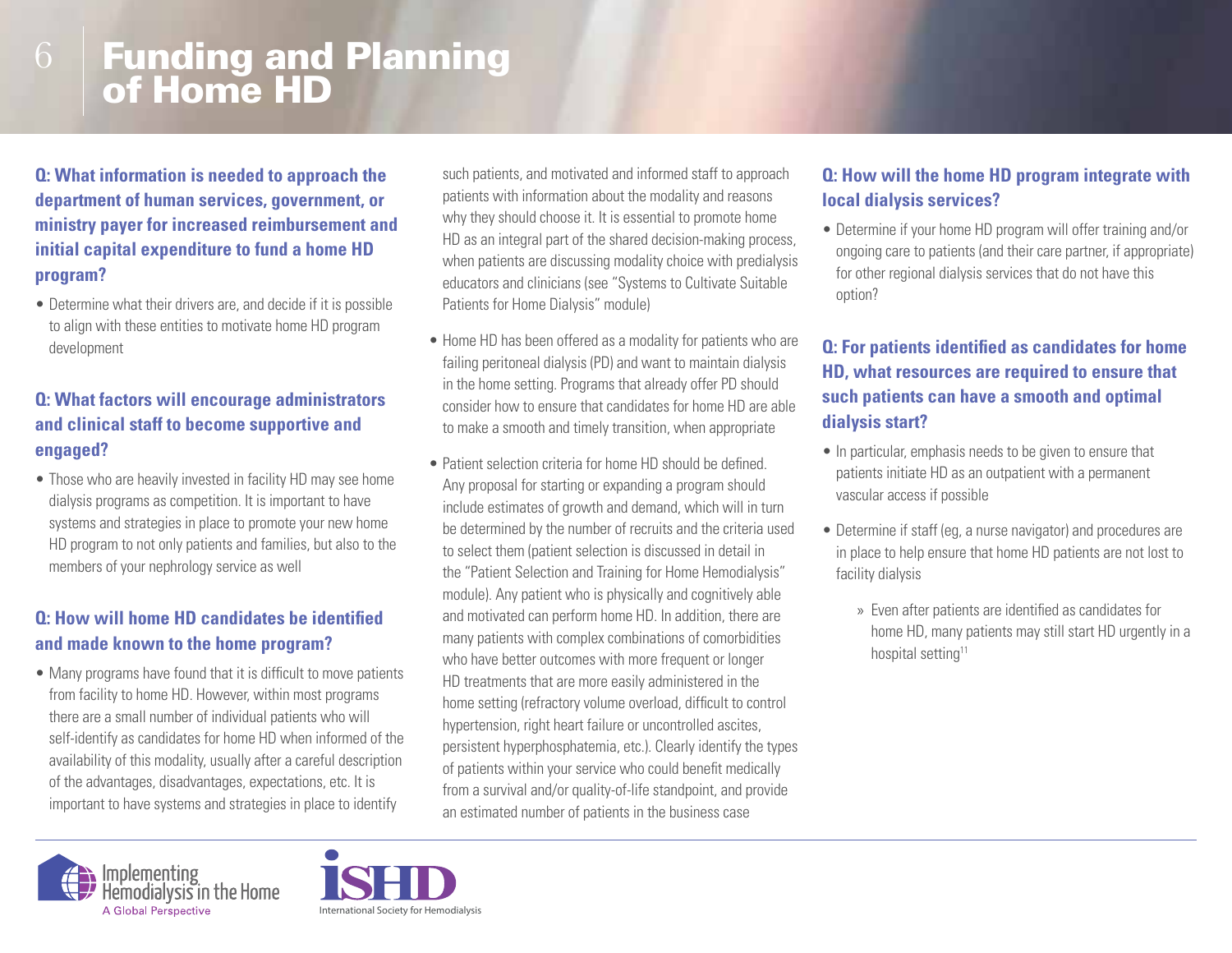## *Budget*

A key component to a successful launch of a new home HD program is to ensure that the program is financially sustainable. It is accepted that home HD is a cost-effective alternative to conventional facility HD and an attractive option from a health system and societal perspective. However, these "global" cost savings may not help a local program that has day-to-day costs that are more than their incoming funding. For example, reductions in the costs of hospital admissions and medications may be attractive to the payer (eg, in the case of the Provincial Ministry of Health in Ontario, Canada), but these costs are usually not borne by the dialysis program, so they do not contribute to financial sustainability at the program level.

An important consideration is modality mix, in terms of extendedhours or frequent HD. Longer treatments have very low marginal costs per dialysis hour, as the only additional costs are for extra utilities (ie, power and water) and dialysate. More frequent treatments have higher marginal costs per dialysis hour due to the need for new connectology, tubing sets, and dialysis membranes.

#### **Q: How does the dialysis equipment affect these costs?**

• Systems that make extended use of dialyzers and tubing, for example, may reduce the marginal cost of adding extra treatments (see "Infrastructure, Water, and Machines in the Home" module)

#### **Q: How is home HD funded in your local region (ie, paid by modality type, per week, or per treatment)?**

• Funding per unit of time (eg, weekly or monthly) will make more frequent treatments less attractive from a budget perspective. This should not be a barrier when treatments are funded by modality type (for example, when nocturnal home HD is funded differently than conventional home HD) or when funded per treatment (the cost per treatment is similar for short and long home HD sessions)

#### **Q: What are the anticipated costs relative to the funding level?**

- Consider costs reimbursed to the dialysis provider and those borne by the dialysis program
- Determine if other programs in your region find that funding is at an appropriate level
	- » Anticipate that costs relative to funding are going to be high when the program is first initiated. Costs related to staff, space, overheads, etc., are often fixed (eg, clinical space must be allocated for regardless of whether there are a small or large number of patients), and incoming funding will be low due to the small number of initial patients. As the program grows over time, the ability to balance costs should improve, as the marginal costs of adding new patients are lower

• Programs should plan for how they will balance costs, because during the initial start-up period incoming funding will be low, and likely lower than costs

#### **Q: What are the potential resource impacts on other hospital programs?**

- Supporting a larger number of home HD patients over time will subsequently impact other hospital services, such as laboratory, interventional radiology, and inpatient services
	- » Patients undergoing home HD often require treatments and care in the hospital for a variety of reasons (eg, to address access problems, to treat acute illness, to provide respite care). Treatment space in either the home HD training area, hospital, or satellite HD facilities needs to be available to care for patients during times when they are ill or are unable to perform home treatments themselves



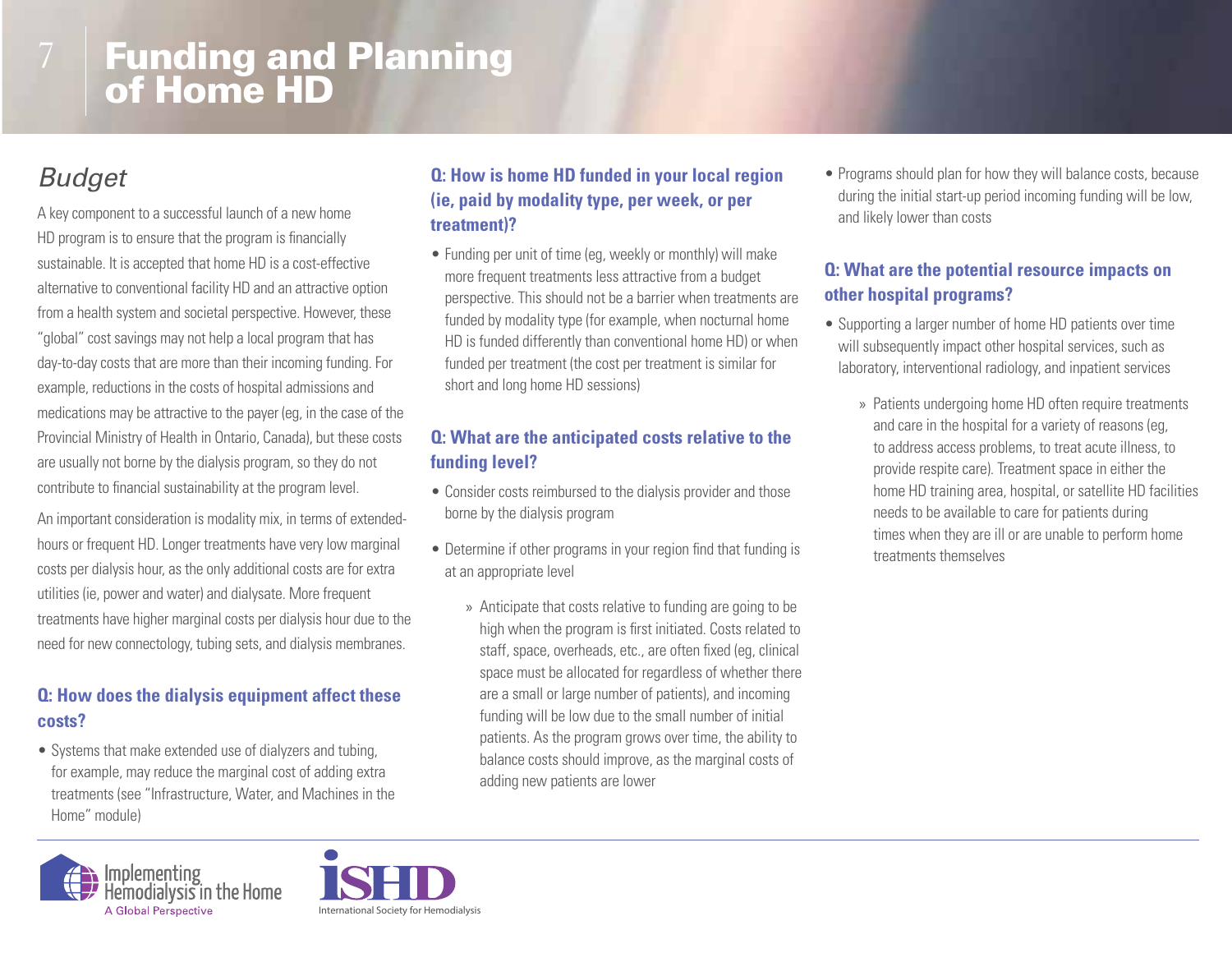**Q: What should be done if the home HD program is running (or anticipated to run) a budgetary negative variance (ie, costs are higher than incoming funding)?**

- Determine if payers provide "start-up" funds to cover the initial costs of starting the program
- Determine if the dialysis provider would be willing to lower costs in the initial phase of the program when patient numbers are low
- Determine if the home HD program can be administratively combined with programs running a budget with a positive variance (eg, combined with a PD program or a hospital/ satellite HD program)

### *Home HD Training and Physical / Organizational Infrastructure*

#### **Q: Where will home HD training be performed, and where will the home HD hub be located?**

• Possibilities include a purpose-built training and clinical support center; within an existing community health building, main hospital, or satellite HD facilities; or in another existing hospital space. For small programs, training can even be performed in the patient's home. There will, however, always be a requirement for some clinic space to accommodate additional functions that support the entire patient journey (eg, clinical support, respite HD for patients). In smaller institutions, home HD and PD programs are co-located to allow for shared physical and human resources. For some, there is sufficient scale for each program to exist independently, and the infrastructure can be dedicated and orientated to purely home HD (see "The Home Hemodialysis Hub - Physical Infrastructure and Integrated Governance Structure" module)

#### **Q: When will training occur?**

• Home HD is often attractive to patients who are still employed. They may prefer to train at nights or on weekends

## *Capital Equipment*

Capital equipment is one cost category where home HD is more expensive than facility HD. For facilities, an item such as a HD machine is typically shared among 6 patients, and a water treatment plant would supply water to all of the patients in a dialysis unit. In the home setting, each patient needs his or her own HD machine and water treatment equipment. In addition, the patient's home may require moderate renovations to provide sufficient water, drainage, and electrical service to the room where the treatments will be performed (see "Infrastructure, Water, and Machines in the Home"). Additional items may be required for patient purchase, such as scales and blood pressure machines (see "**Patient Borne Costs**" section).

The major capital purchases for the home will include the HD machine and the water treatment system.

#### **Q: How will this equipment be purchased or provided?**

• Determine if the full amount will be required at the time of equipment acquisition, or verify if the vendor will allow for the capital costs to be incorporated into the ongoing supply costs, spreading the cost of purchasing the machines (lease model) over a period of time



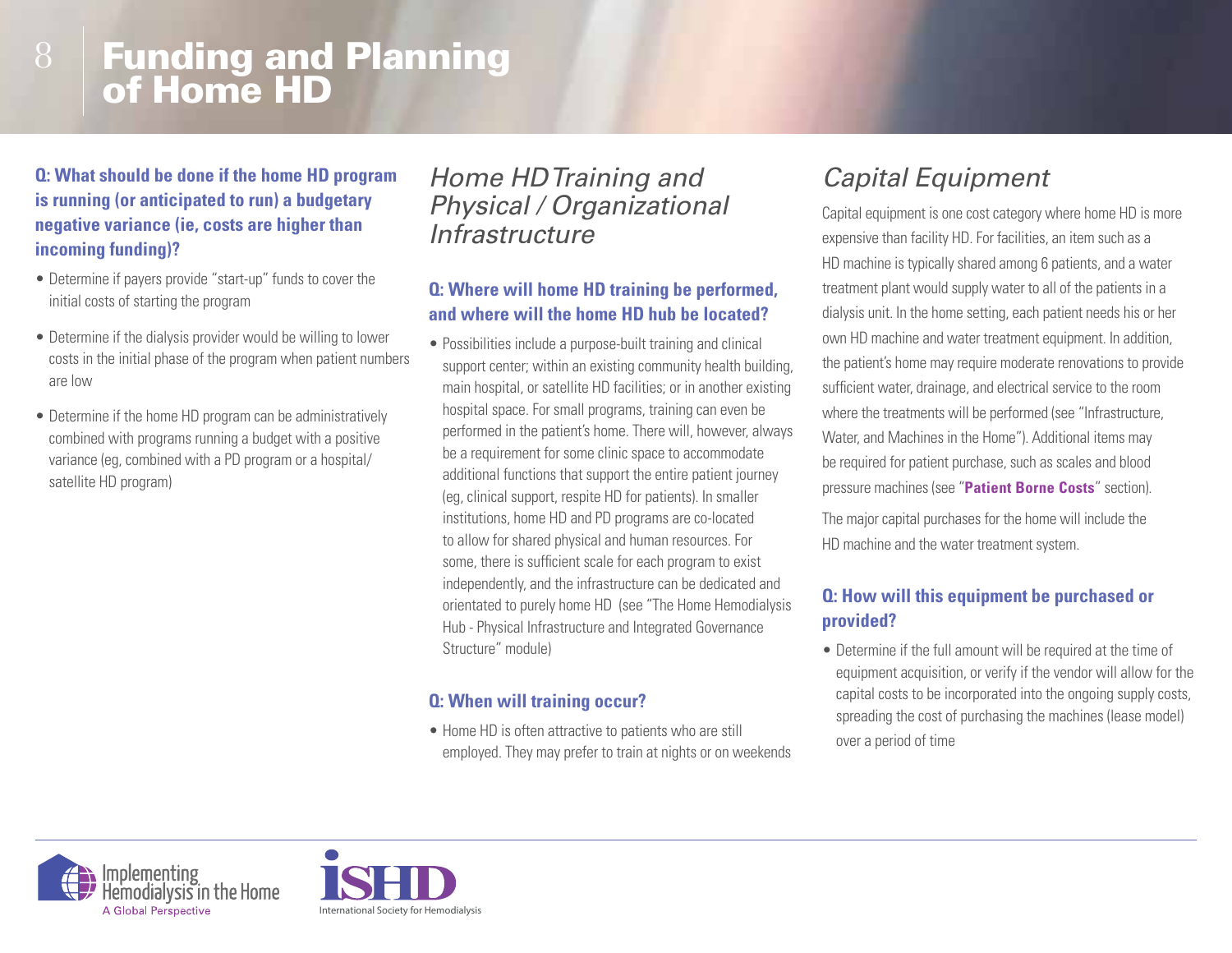#### **Q: How many HD and water treatment machines are needed for the program?**

- Consider expected patient enrollment as well as extra equipment, as discussed in the "**HD Machine Maintenance and Delivery of Supplies**" section
- Consider the expected duty-cycle (life expectancy) of the home equipment. When the equipment is due for retirement, determine what funding will be available for replacing it?
	- » Some programs are required to pay an annual amortization amount on capital equipment. This cost should be incorporated into budget planning. Often, these funds go into the global hospital capital budget. Firm commitments need to be in place so that when the existing equipment reaches the end of its life cycle, these amortization funds are available to the renal unit for purchase of new home HD equipment
- Those starting a new home HD program should be aware of capital cost thresholds in their region. For example, in Ontario, Canada, some funders allow capital requests up to \$250,000 to be handled by the dialysis branch of the Ministry of Health. Beyond this level, the capital request must move to a higher level of governmental approval, where it may compete not only against other health-related applications, but against applications related to civic projects such as new roads, schools, etc. It may be beneficial to break a larger capital request into smaller requests dispersed over several years to stay within local capital threshold levels

#### **Additional Resources**

- Costs of starting and maintaining a home HD program:
	- » Komenda P, Copland M, Makwana J, Djurdjev O, Sood MM, Levin A. The cost of starting and maintaining a large home hemodialysis program. Kidney Int. 2010; 77:1039- 1045.12
- Example of payer support for home HD:
	- » Nissenson AR, Moran J. A large dialysis provider committed to home modalities. Am J Kidney Dis. 2012; 59:739; author reply 739-740.13
- Example of a centralized home HD training model:
	- » Honkanen EO, Rauta VM. What happened in Finland to increase home hemodialysis? Hemodial Int. 2008; 12 Suppl 1:S11-15.14
- Example of home HD training in a Japanese HD facility:
	- » Tomita K. Practice of home hemodialysis in dialysis clinic. Contrib Nephrol. 2012; 177:143-150.15
- Home training support for patients in remote areas:
	- » Zacharias J, Komenda P, Olson J, Bourne A, Franklin D, Bernstein K. Home hemodialysis in the remote Canadian north: treatment in Manitoba fly-in communities. Semin Dial. 2011; 24:653-657.<sup>16</sup>

## *Staffing*

#### **Q: How will nursing and other dialysis staff be hired?**

- Possibilities include hiring staff from the PD unit, hospital unit, satellite HD unit, other areas of the health service, or new hires
- In planning the number of required home HD training staff, it is important to consider how the home HD program will scale up from a small start-up to the full program

#### **Q: How will technical support for home HD machines be provided?**

• Possibilities include contracting with the dialysis HD machine provider or via hospital employees (biomedical engineers)

#### **Q: What types of after-hours support will be provided to your home HD patients?**

• Possibilities include 24/7 on-call renal nurses, dialysis machine technicians, hospital ward or emergency department staff, or none



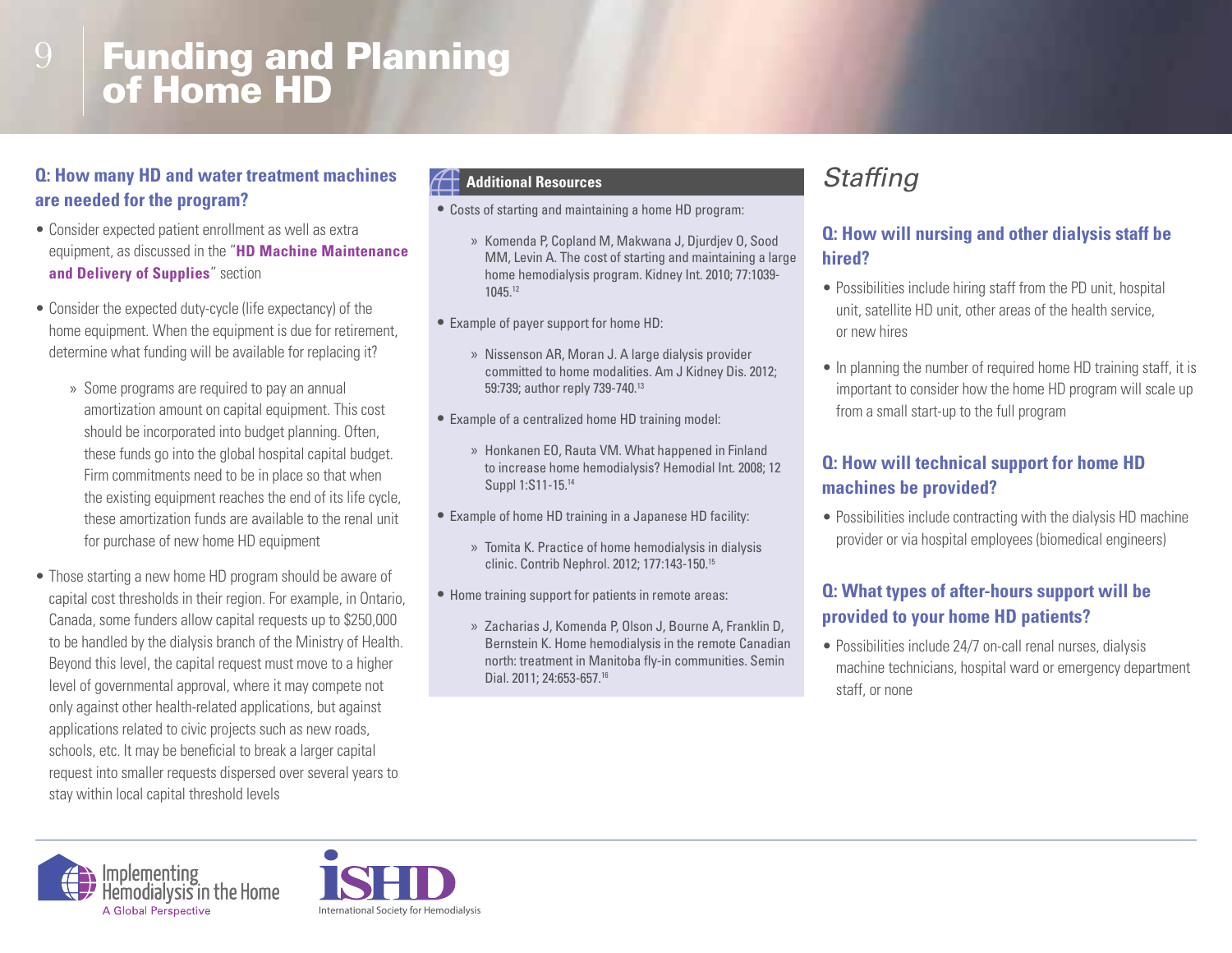#### **Q: Will a nurse and/or technician home visiting service be provided?**

- Most programs plan for periodic home visits by nurses and other health professionals. A number of issues that will impact program budgets and resources need to be considered:
	- » Determine how transportation will be provided for home visits (eg, taxi, hospital car, staff members' own vehicles, public transportation)
	- » For purposes of staff safety and security, many programs require at least 2 staff members perform a home visit. This off-site activity needs to be accounted for when planning staffing requirements

#### **Q: How many staff and transportation vehicles are needed for home visits?**

**Q: How will new home HD staff be trained and developed? (See "Workforce Development and Models of Care" module)**

### *HD Machine Maintenance and Delivery of Supplies*

#### **Q: What mechanism will be used for stock-take and delivery of supplies to patients' homes?**

• Possibilities include an arrangement by the dialysis company or equipment vendor, or as an extension of hospital stores. Typically the dialysis company or equipment vendor provides this service

#### **Q: Who will be in charge of ordering supplies?**

• Typically it is the patient who tracks supply levels, orders when needed, and coordinates delivery times; however, this can lead to ordering an inappropriate number of supplies. Over-ordering may result in extra charges to the program for supplies that expire or go unused. Under-ordering can result in a patient not having essential items, necessitating urgent deliveries either by the vendor or the program

#### **Q: In the case of using the dialysis vendor's systems, how will this be incorporated into the patient contract?**

• Consider which party is liable for charges related to nonstandard deliveries (eg, special deliveries when a patient's dialysis prescription is changed, when a patient runs out of a particular item, or when a patient forgets to phone in their supply order)

- Similarly, determine who will be liable for extra delivery services for patients who require more frequent deliveries (eg, some patients need weekly deliveries of supplies due to highly restricted storage space in a small home)
- In the case of the home HD program providing this service, consideration should be given to the costs of stockpiling supplies and providing personnel and equipment to accept incoming orders from patients, and to coordinate the delivery service

#### **Additional Resources**

- Example of building a home HD unit from an existing PD unit:
	- » Borg DL, Keller JA, Faber MD. Adding home hemodialysis (HDD) to a peritoneal dialysis (PD) program. Nephrol Nurs J. 2007; 34:138.17
- Examples of resources required to start a new home HD program:
	- » Agar JW. Home hemodialysis in Australia and New Zealand: practical problems and solutions. Hemodial Int. 2008; 12 Suppl 1:S26-32.18
	- » Moran J, Kraus M. Starting a home hemodialysis program. Semin Dial. 2007; 20:35-39.19



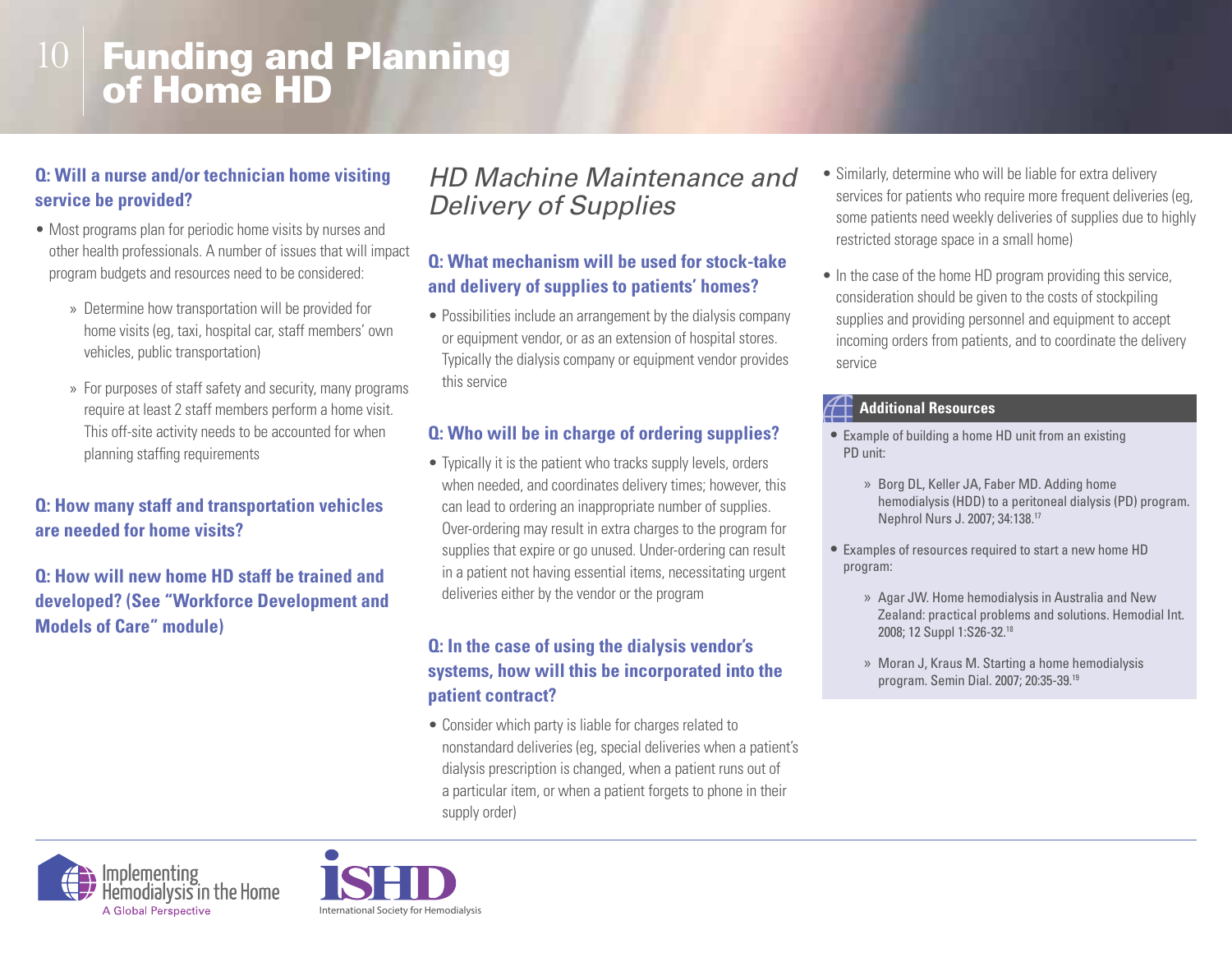#### **Q: Waste management and disposal in the community: are there any local restrictions?**

• If there are special disposal rules for used dialysis supplies, then the costs of recovering and disposing of waste items needs to be considered

#### **Q: What are the arrangements for initial home HD power and water setup in patients' homes?**

- Costs of setup will include modification of the home to provide adequate power and water for home HD. Some locales may require building permits prior to home modifications, which come at an additional cost
- Determine who will pay for this
	- » Some programs pay for all installation costs while others pay none of these costs. Some programs split the costs in some manner between the patient and program
	- » Determine if there will be an installation cost ceiling
- While some homes are modern and easily adapted for home HD, others require extensive retrofitting that can be costly. Determine at what point a home inspection will be performed
- Determine how contracts with plumbers, electricians, and other installation tradespeople will be managed
	- » One approach is to allocate a component of operational budgets for machine maintenance for each new patient setup
- » Determine who will be responsible for ensuring the quality of the work
- » It is important to remember that these modifications are being made in a patient's home, often in the bedroom. The installation of electrical and water services for a home HD system must not only meet technical and regulatory standards, but also be aesthetically pleasing. Patients will likely object to installations that are highly disruptive of the look of the home

#### **Q: Who will pay for the home utilities including heating, power, and water?**

• Possibilities include patients, local government, or patients with a subsidy from the government

#### **Q: How will maintenance of the dialysis equipment be performed?**

- Consider both routine and urgent maintenance (when equipment has failed). Determine if maintenance will be provided on-site in the patient's home, or will the equipment be swapped with a back-up machine
- If on-site maintenance is planned, determine if it will be provided by the equipment vendor or by the home HD program
	- » If provided by the vendor, then the terms of this service must be clear and incorporated into the contract
- » If provided by the program, then the program needs to provide (1) sufficient technical personnel, (2) a stockpile of parts, and (3) a method of transporting both equipment and technicians to the patient's home
- » Consider policies that limit the number of visits to the patient's home. Multiple visits to repair equipment can be very disruptive
- The program will need to maintain a pool of extra dialysis machines and water treatment systems to replace malfunctioning equipment that cannot be repaired in a timely manner
- If equipment is to be swapped for routine and urgent maintenance, several factors need to be considered
	- » Determine how equipment will be packaged and delivered. Consider both the replacement equipment being delivered to the patient, as well as the existing equipment being returned to the program
	- » Determine what types of delivery service guarantees will need to be in place (eg, timeliness of delivery, weekends and weekdays, care for fragile equipment)
- Consider how back-up equipment will be provided to those patients who live long distances from the dialysis program



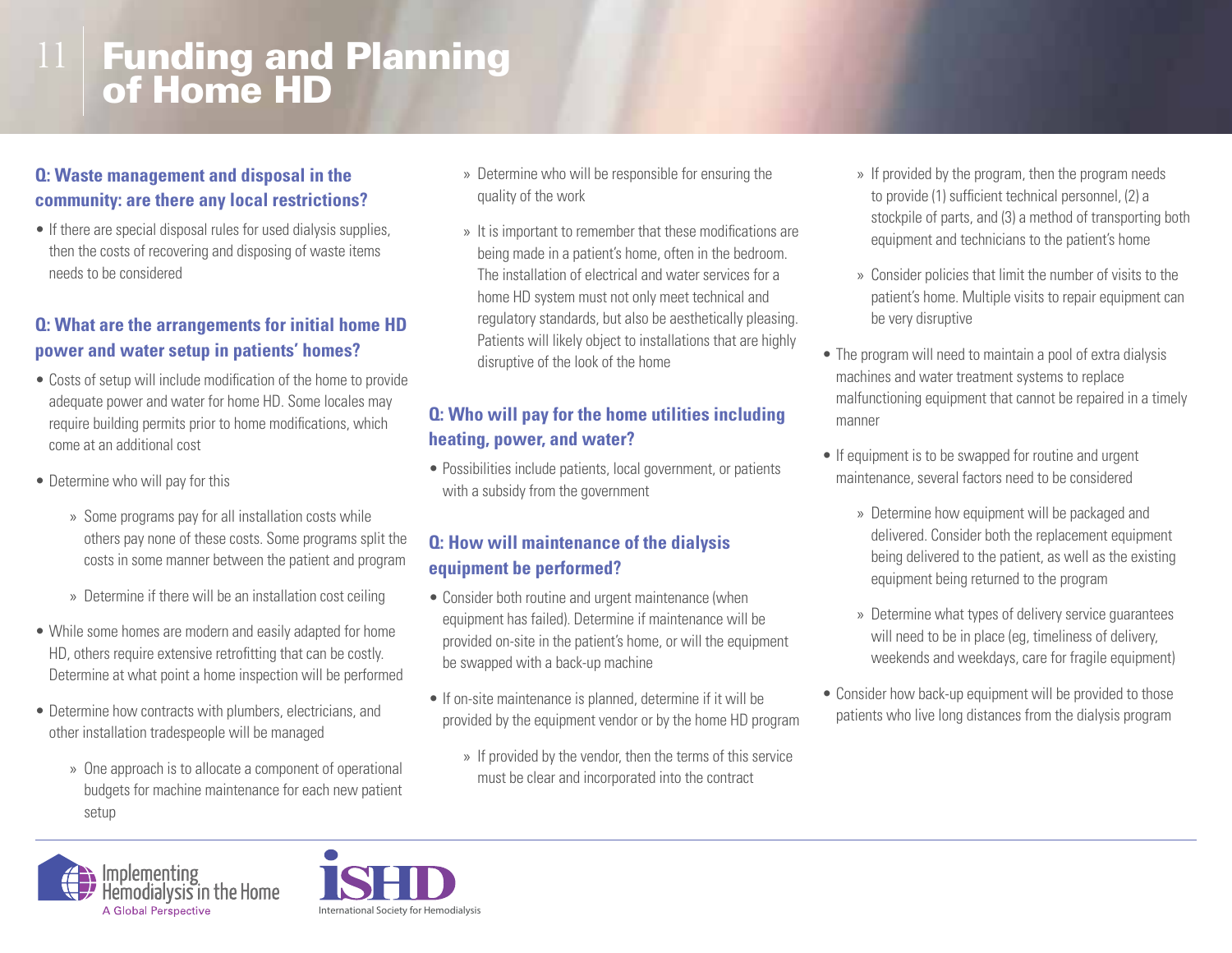#### **Q: Who will provide periodic water monitoring, and what are the costs of this ongoing monitoring?**

- It is important that the medical and administrative leads be familiar with local water quality regulations for the production of dialysate. These regulations will specify the standards for water quality, as well as the frequency and type of monitoring required (see "Infrastructure, Water, and Machines in the Home")
- A clear delineation of responsibility for water quality is required. Typically, this rests with the medical director of the program, even when water testing is performed by external agencies

#### **Q: How will maintenance of the water system be performed?**

- Examples include swapping of carbon tanks and replacement of reverse osmosis (RO) filters
- Programs can combine staff visits with other home-based activities (eg, routine maintenance, water sampling)

## *Patient-Specific Costs*

In a home HD program, some cost categories are moved from the program to the patient, which can potentially offset the benefits of home HD for the patient through avoiding other costs related to, for example, transport and parking. For example, home HD is associated with an increased demand for power and water, which are often paid for by the patient. Consideration should be given to the costs that may be borne by the patient and how these would be handled if the patient did not have sufficient resources to pay for them. It is important to be clear from the start who bears the financial responsibility for what costs, if necessary, by legal agreement.

#### **Q: Who will pay for any renovations to the home required for the patient to initiate home HD?**

• See "Checklist for Costs Related to Infrastructure for HD in the Home" in the Appendix

**Q: Many rented or leased homes require that any dialysis-related alterations made to the home will be removed and the home restored to predialysis condition when the patient moves.** 

• Determine who will cover these costs

**Q: If the program is covering costs related to home renovations, is there any limit to the number of times a patient can change residence?**

**Q: Who will pay for assorted single-time purchases such as scales, blood pressure machines, tables to hold equipment and supplies, recliner chairs, and leak detectors, if appropriate?** 

#### **Q: How will the increased cost of power and water be handled?**

#### **Additional Resources**

- Published examples of the costs of a home HD program:
	- » McFarlane P, Komenda P. Economic considerations in frequent home hemodialysis. Semin Dial. 2011; 24:678- 683.20
	- » Komenda P, Copland M, Makwana J, Djurdjev O, Sood MM, Levin A. The cost of starting and maintaining a large home hemodialysis program. Kidney Int. 2010; 77:1039- 1045.12



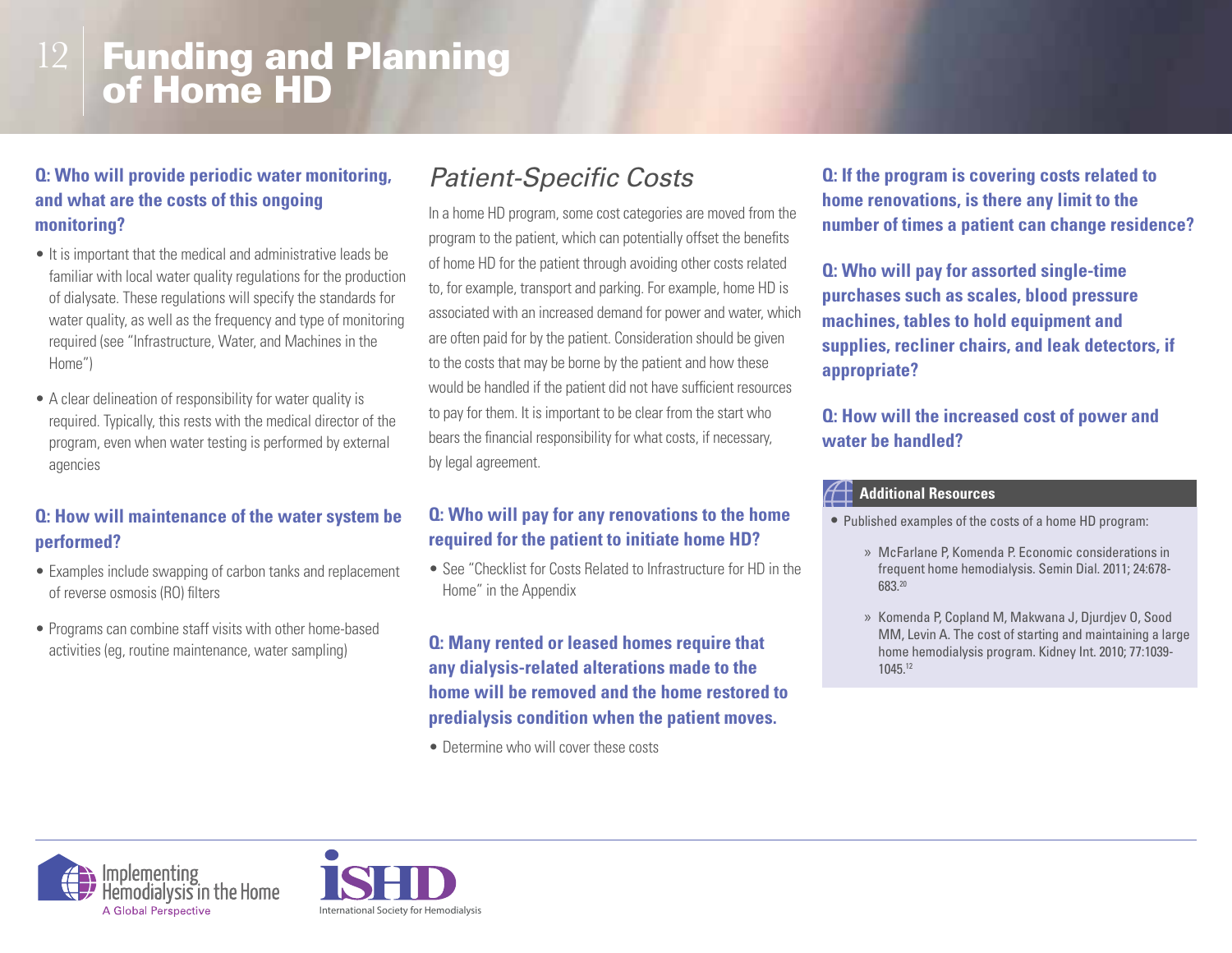### Writing a Business Case for a Home HD Program

The next step in establishing a home HD program is to secure funding for capital and operational expenses and initiate the procurement of the necessary goods and services. To do so, most private and public payers require a business case: a document designed to justify expenditure of money and effort in order to make a decision on funding.

A compelling business case is a well-structured and logical document. It captures the expected clinical benefits of developing a viable home HD program for the patient, identifies the required resources, defines models of care, and determines the relative priority of the program in relation to competing initiatives.<sup>21</sup> For the payer, the business case helps reassure that:

- 1. The program is a high-value opportunity with measurable and accountable clinical benefits
- 2. The nephrology service can deliver the purported benefits
- 3. Due consideration has been given to complex interdependencies with other services such as surgery, radiology, and information technology; and
- 4. Quality, patient safety, and incident management aspects of the program have been considered and incorporated

Occasionally, there will be payer templates available to use in preparing business cases; these should be followed strictly. More often, business cases are formal but unscripted, and should contain the key elements listed in Table 1.





| <b>Table 1. Key Requirements of a Business Case</b>              |                                                                                                                                                                                                                                                                                                                                                                                                                                                                                        |  |  |
|------------------------------------------------------------------|----------------------------------------------------------------------------------------------------------------------------------------------------------------------------------------------------------------------------------------------------------------------------------------------------------------------------------------------------------------------------------------------------------------------------------------------------------------------------------------|--|--|
| <b>Section</b>                                                   | <b>Key Requirements</b>                                                                                                                                                                                                                                                                                                                                                                                                                                                                |  |  |
| <b>Table of Contents</b>                                         | Display organization of the document and page numbers                                                                                                                                                                                                                                                                                                                                                                                                                                  |  |  |
| <b>Glossary</b>                                                  | Define key terms                                                                                                                                                                                                                                                                                                                                                                                                                                                                       |  |  |
| <b>Executive Briefing or</b><br><b>Summary</b>                   | Convey to the audience what they can expect in the document. This section is an opportunity to<br>have an immediate impact by presenting a succinct and compelling story around home HD                                                                                                                                                                                                                                                                                                |  |  |
| <b>Introduction or Background</b>                                | State the clinical need for home HD, include an opportunity statement (ie, the potential<br>opportunities this service could provide), and establish a sense of urgency for the solution                                                                                                                                                                                                                                                                                               |  |  |
| <b>Service Objectives and</b><br><b>Critical Success Factors</b> | Clearly explain how the home HD project outlined in the business case is connected to the<br>strategic goals of the dialysis service, hospital, or provider                                                                                                                                                                                                                                                                                                                            |  |  |
| <b>Approach or Methodology</b>                                   | Convey a deep understanding of the current clinical and financial landscapes using data and<br>analyses—this is a crucial component of the business plan. If the payers do not understand or<br>concur with the assessments in the business case, they will not be convinced enough to agree to<br>its final recommendations around home HD                                                                                                                                            |  |  |
| <b>Overall Scenario Analysis</b><br>or Justification             | Provide high-level descriptions of the service options, tell how they fit within the existing<br>organization, and note the key differences between service offerings so that the reader can<br>quickly compare options. The financial analysis must answer the following key question:<br>"Do the proposed options result in cost savings and/or avoidance of cost over an acceptable<br>timeframe to the payer, or provide additional clinical effectiveness at an acceptable cost?" |  |  |
| <b>Linkages and Stakeholder</b><br><b>Summary</b>                | Identify any additional resources that may be needed, including the larger team required to make<br>implementation a success                                                                                                                                                                                                                                                                                                                                                           |  |  |
| <b>Implementation</b>                                            | Lay out a high-level plan for implementing the home HD program                                                                                                                                                                                                                                                                                                                                                                                                                         |  |  |
| <b>Risks and Mitigation</b>                                      | Highlight the key risks to successful implementation                                                                                                                                                                                                                                                                                                                                                                                                                                   |  |  |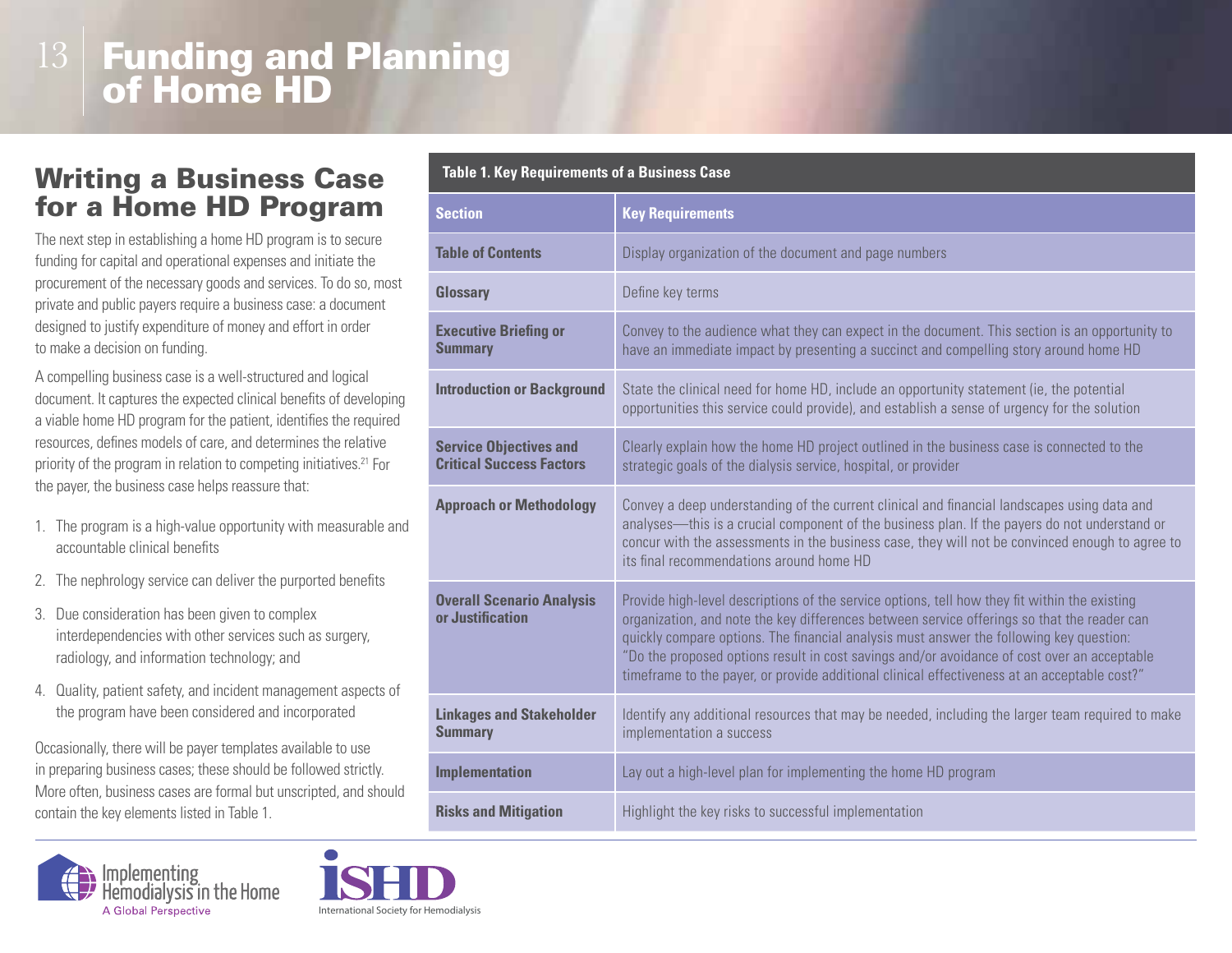## *Glossary*

• Provide a list of key terms used in the business case that may be unfamiliar to the payer (see Appendix)

### *Executive Briefing or Summary*

- This should be succinct, and at most 1 to 2 pages long. The Briefing/Summary might start with foundational statements highlighting the limitations of facility HD (negative impact on clinical and patient-centered outcomes, high healthcare costs, etc.) and the benefits of home HD (clinical and patientcentered benefits, affordability)
- The Briefing/Summary should then:
	- » Summarize the clinical and financial data used for synthesis of recommendations
	- » Highlight, if appropriate, any unmet clinical need and the current difficulties with dialysis service provision (unsustainable growth in patient numbers, inadequate facility HD staff and infrastructure, unsustainable healthcare costs, etc.)
	- » Summarize recommendations contained in the business case
	- » State the recommended decision to be made by payers



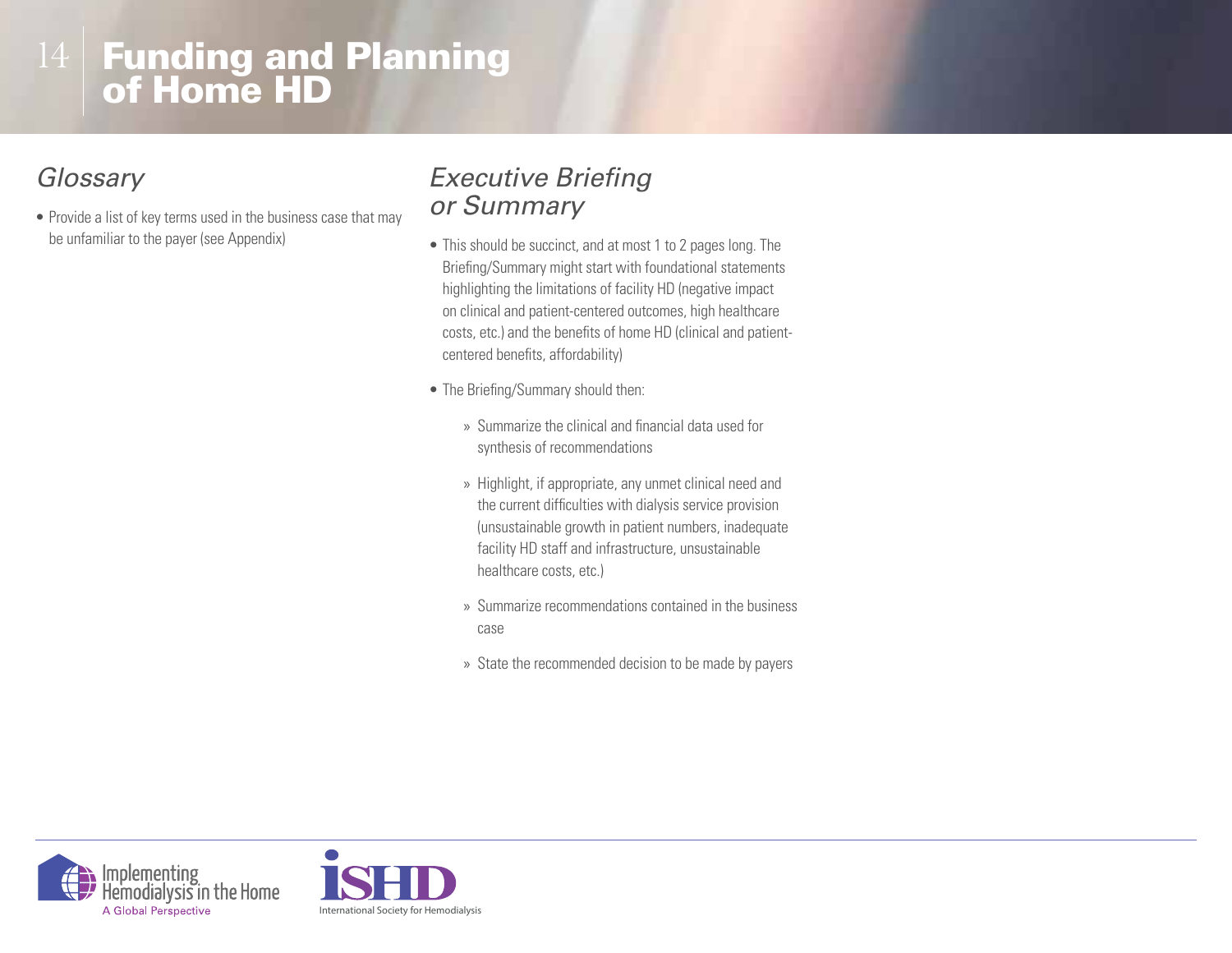### *Introduction or Background*

- This section should contain the clinical and financial case for the home HD program relative to other competing options. This is an important section, because there is often a high degree of uncertainty about the possibility of financing home HD with payers. It is necessary, therefore, to highlight the clinical evidence supporting home HD to ensure a strong negotiating position with payers
- Provide necessary background for the reader by starting with a *general description* of conventional and frequent or extended-hour home HD, referencing national or international service trends around home HD use, and recommendations from local policies or clinical practice guidelines around optimal modality mix for services, or optimal modality selection for particular patient groups<sup>22</sup>
- Next, provide a subsection outlining the *expected benefits*  of home HD compared with in-center (facility) HD.<sup>23</sup> The business case needs to include clinical benefits of frequent and/or extended-hour modalities, because the establishment of a home HD program offers this technique to everyone, whether or not they choose to use it. The key benefits are as follows:
	- » Patient
		- Improved patient satisfaction and independence/ empowerment<sup>24-26</sup>
		- $-$  Improved quality of life<sup>4, 5</sup>



- $-$  Fewer dietary and fluid restrictions<sup>27, 28</sup>
- $-$  Added convenience<sup>29</sup>
- $-$  Reduced impact on family life<sup>4</sup>
- $-$  Improved maintenance of social functioning<sup>4</sup>
- Clinical benefits to the patient
	- › Reduced associated mortality risk compared with PD and other HD modalities<sup>10, 30-33</sup>
	- $\rightarrow$  Regression of left ventricular mass<sup>34-35</sup>
	- <sup>></sup> Improved blood pressure control<sup>36</sup>
	- > Improved serum phosphate control<sup>37</sup>
	- $\rightarrow$  Greater chance of successful pregnancy<sup>38, 39</sup>
	- $\mu$  Increased urea clearance<sup>25, 40</sup>
- » Healthcare costs
	- $-$  Reduced travel costs for patients<sup>41</sup>
	- Reduced medication costs due to improved blood pressure control and improved mineral metabolism<sup>34, 35, 40</sup>
	- $-$  Reduced dialysis staffing costs<sup>41</sup>
	- Reduced costs from constrained facility HD **infrastructure**
- A *situational analysis* should be included that defines renal replacement therapy within the current dialysis service, provides growth projections in terms of dialysis populations and modality mix, provides geographical mapping, and offers a summary of the strategic direction and optimal clinical model for dialysis services within the organization. Ideally, this includes a patient segmentation exercise to determine the expected demand for home HD in the service. It is vital that the modeled demand for home HD patients is realistically aligned to the potential within the current patient population
- The situational analysis should also provide a *gap analysis*. This analysis is a comparison between the current situation with respect to delivery of home HD vs the optimal or future situation
- It is vital that the business case considers a *range of options* as alternatives to home HD, as well as the option of doing nothing (that is, maintaining a similar patient distribution among the different modalities). It often helps to have a patient dialysis modality profile such as the one offered in Table 2. This is not a guide defining those who can perform home HD or derive benefit from this therapy: instead, it builds a portrait of potential patients for those in clinical governance and executive leadership groups who may have very little experience in dealing with renal patients in general and dialysis in particular. In our experience, this has been a very useful inclusion in business cases

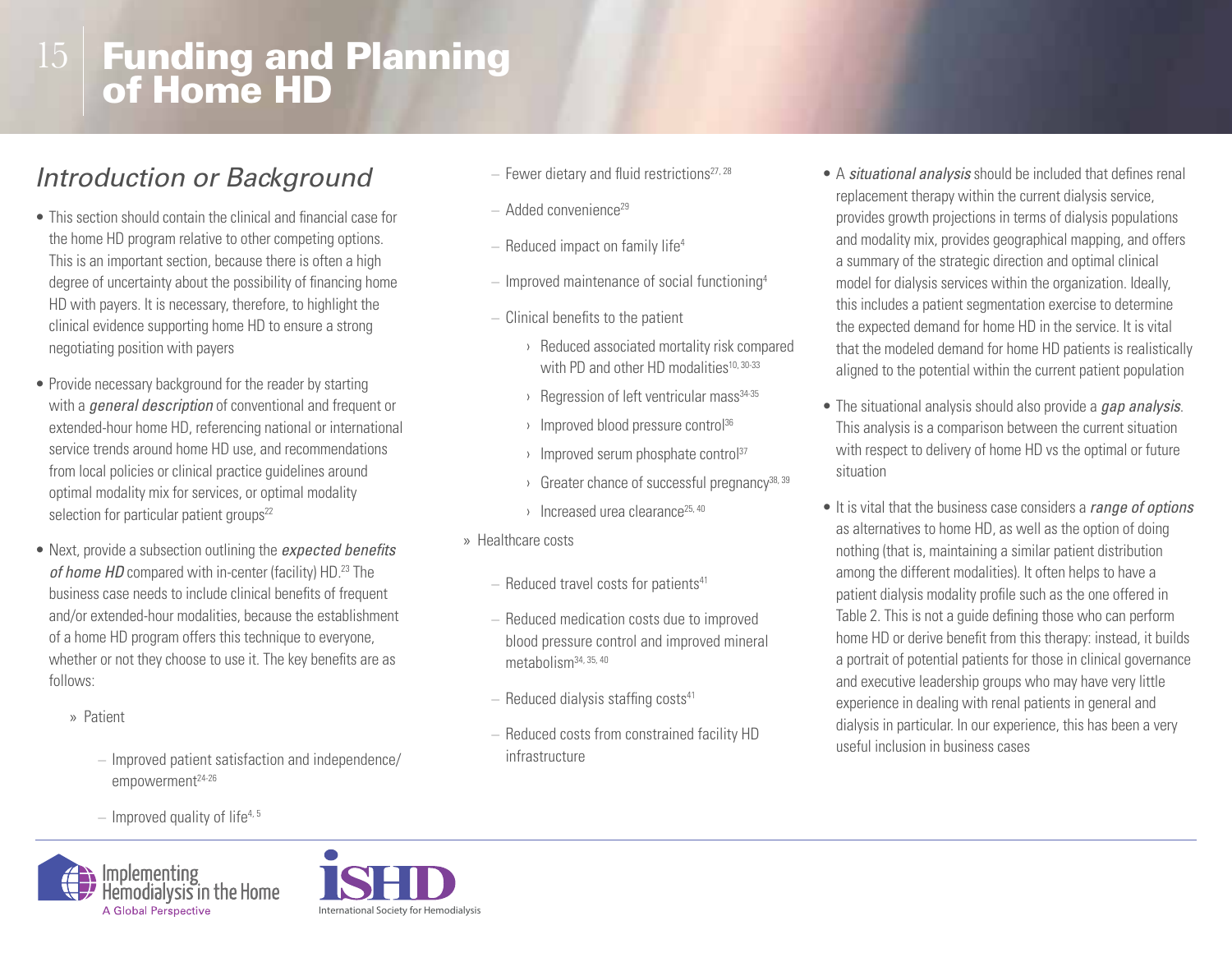| <b>Table 2. Patient Dialysis Modality Profiles</b> |                                                                                                  |                                      |                                                                                                                                                                             |                                                                                                                                                                       |  |  |
|----------------------------------------------------|--------------------------------------------------------------------------------------------------|--------------------------------------|-----------------------------------------------------------------------------------------------------------------------------------------------------------------------------|-----------------------------------------------------------------------------------------------------------------------------------------------------------------------|--|--|
| <b>Patient Dialysis</b><br><b>Modality</b>         | <b>Key Characteristic</b>                                                                        | <b>Location</b>                      | <b>Examples of Typical Demographic</b><br>(needs to be localized to each service)                                                                                           | <b>Specialist Clinical Support</b>                                                                                                                                    |  |  |
| Dependent stable<br>+/- medically<br>unstable      | Model of care is provided by<br>specialist clinical support                                      | In-center or<br>hospital HD facility | • Person aged > 75 years<br>• Person with $\geq 3$ comorbidities<br>• Requires social or functional assistance at home<br>• Not working                                     | • Access to acute medical services<br>• High nursing input (eg, dressings)<br>• Requires specialist HCP review approximately weekly<br>• Frequent hospital admissions |  |  |
| Self-care                                          | Patients who are expected to perform<br>a portion of their dialysis treatment                    | Satellite HD<br>facility             | • Person aged $> 60$ years<br>• Person with 1-4 comorbidities<br>• May require some social or functional<br>assistance at home<br>• < 50% working or full-time house duties | • Low nursing input<br>• Specialist HCP review approximately monthly                                                                                                  |  |  |
| Home HD                                            | Patients who are expected to<br>perform their dialysis procedure<br>independently after training | Home setting                         | • Person aged $<$ 70 years<br>• Person with 1-4 comorbidities<br>• Independent at home<br>· > 50% working or full-time house duties                                         | • Low nursing input<br>• Monthly laboratory review<br>• Self-manages dialysis at home<br>• Primary contact is primary nurse<br>• Specialist HCP review $\leq$ monthly |  |  |
| Peritoneal dialysis                                | Patients who are expected to<br>perform their dialysis procedure<br>independently after training | Home Setting                         | • Person aged $<$ 70 years<br>• Person with 1-4 comorbidities<br>• May require some social or functional<br>assistance at home<br>• < 50% working or full-time house duties | • Low nursing input<br>• Monthly laboratory review<br>• Self-manages dialysis at home<br>• Primary contact is primary nurse<br>• Specialist HCP review $\leq$ monthly |  |  |

HCP = healthcare provider.



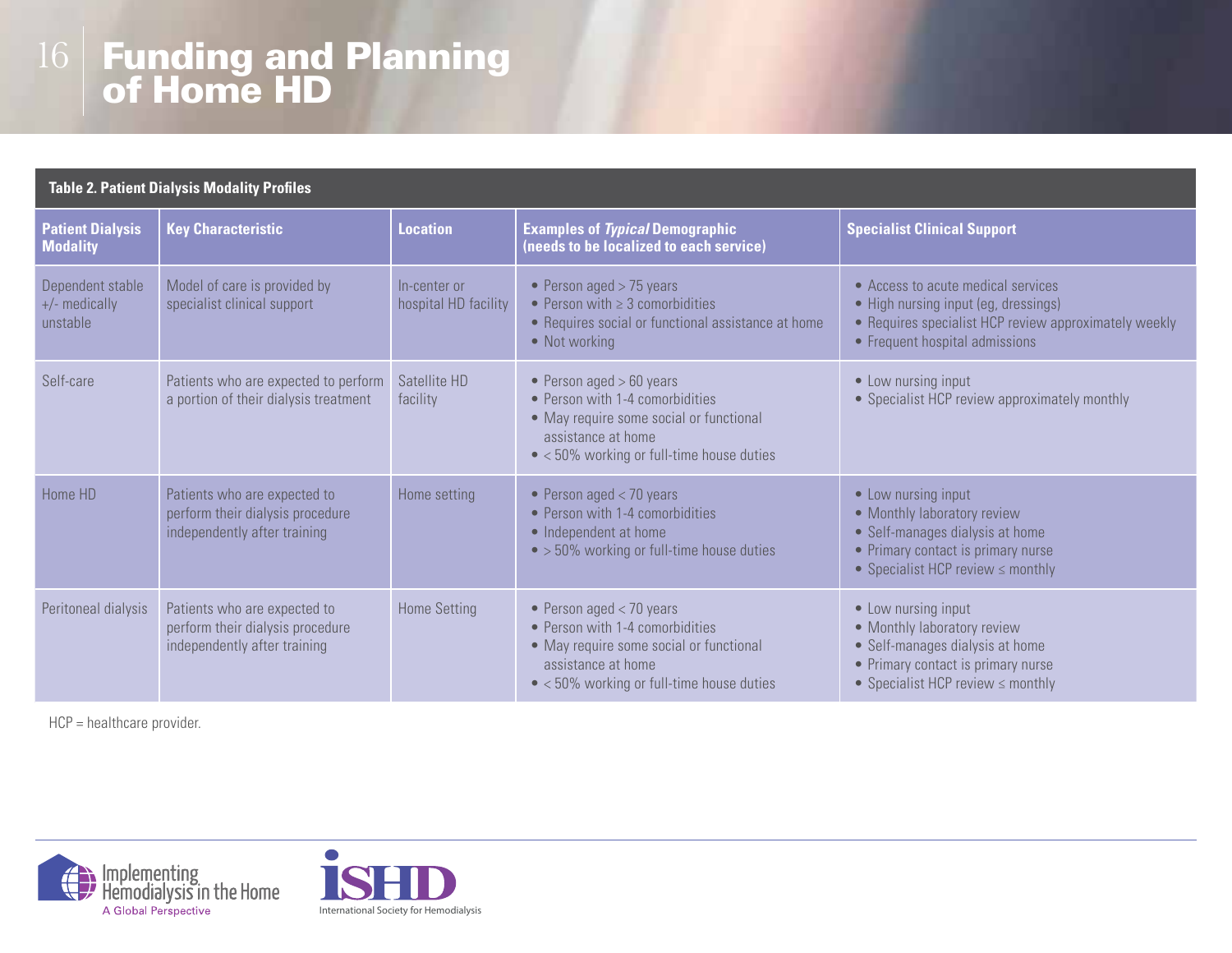### *Service Objectives and Critical Success Factors*

- This section should contain definitions for service objectives, which are the anticipated benefits of starting or expanding the home HD program. These objectives can be used to compare the option of home HD with other dialysis modalities. Some examples of commonly used service objectives are provided in Table 3
- The *critical success factors* in Table 4 can be used to score the various options

| Table 3. Commonly Used Service Objectives in Business Cases for Home HD |                                                                                                                                                                                  |                                                                                                                                                                                                                     |  |  |  |
|-------------------------------------------------------------------------|----------------------------------------------------------------------------------------------------------------------------------------------------------------------------------|---------------------------------------------------------------------------------------------------------------------------------------------------------------------------------------------------------------------|--|--|--|
| <b>Service Objectives</b>                                               | <b>Definition</b>                                                                                                                                                                | <b>Exemplary Considerations</b>                                                                                                                                                                                     |  |  |  |
| <b>Clinical Results</b>                                                 | Optimizing clinical outcomes of<br>the service                                                                                                                                   | Do the proposed solutions improve patient outcomes (eg,<br>mortality and health-related quality of life), increase patient<br>safety, or decreased hospitalization?                                                 |  |  |  |
| <b>Access to Optimal Care</b>                                           | Bringing the clinical and patient<br>benefits of home HD to the<br>service in an equitable manner                                                                                | Do the proposed solutions increase the proportion of patients<br>treated with home HD, especially frequent or extended-hours<br>HD, including those in geographically remote areas?                                 |  |  |  |
| <b>Meeting Dialysis Demand</b>                                          | <b>Ensuring sufficient service</b><br>dialysis capacity to enable<br>treatment to new patients                                                                                   | Do the proposed solutions provide adequate capacity for<br>growth in patient numbers over the period of the proposal?                                                                                               |  |  |  |
| <b>Constraining Facility HD</b><br>Capacity                             | Providing an alternative to<br>facility HD capacity investment,<br>thereby using this resource<br>more efficiently for the more<br>dependent patient group that<br>needs it most | Do the proposed solutions avoid significant investment in<br>infrastructure through decreased relative utilization of facility<br>HD, or improve access to care through community-based<br>health service delivery? |  |  |  |
| Safety                                                                  | Providing a clinically safe and<br>sustainable service                                                                                                                           | Are the proposed solutions likely to result in excess patient<br>mortality, hospitalization, or emergency care consultations?                                                                                       |  |  |  |

#### **Table 3. Commonly Used Service Objectives in Business Cases for Home HD**



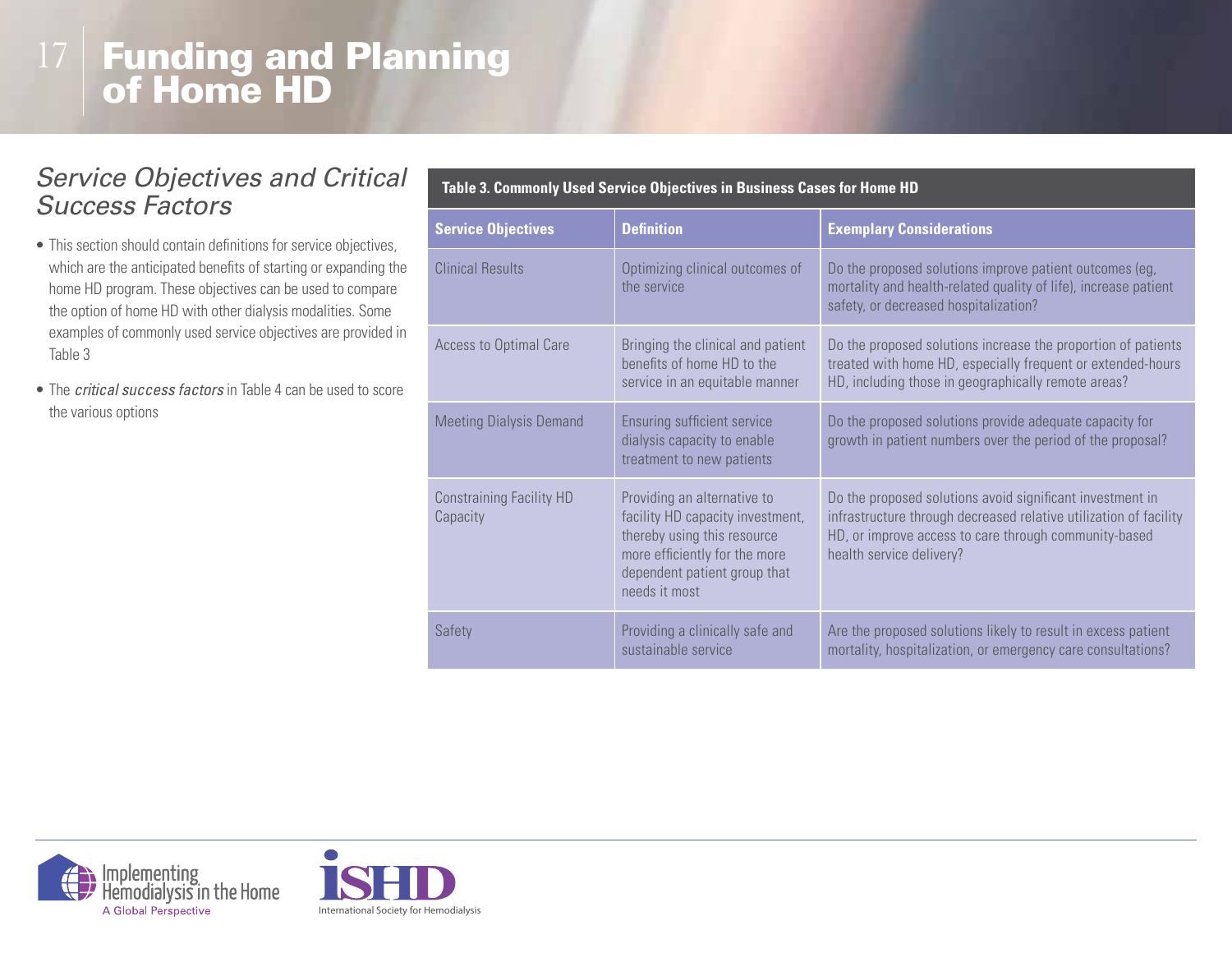#### **Table 4. Commonly Used Service Objectives for Determining Critical Success Factors in Business Cases for Home HD**

| <b>Objectives</b>                   | <b>Scoring</b>                                                                                                                                                |
|-------------------------------------|---------------------------------------------------------------------------------------------------------------------------------------------------------------|
| <b>Service</b><br><b>Objectives</b> | The extent to which objectives of clinical<br>care are realized by the proposed option                                                                        |
| <b>Strategic Fit</b>                | The extent to which the proposed<br>solution meets the strategic objectives<br>of the healthcare organization, as well<br>as regional and national objectives |
| <b>Achievability</b>                | The capacity and capability of the<br>service to implement the proposed<br>solution within required timelines                                                 |
| <b>Scalability</b>                  | The extent to which the proposed<br>solution can be expanded or contracted<br>to meet demand                                                                  |
| <b>Affordability</b>                | The ability of the payer to afford the<br>capital and operating costs of the<br>proposed solution                                                             |

## *Approach or Methodology*

• This section describes the research methods and sources of data used in the business case. Sufficient information around the approach and methodology used in this exercise will convince payers of the credibility and validity of the business case. For instance, if the scenario analysis uses prevalence and modeled growth data, then the source of those data and the methods for modelling should be described. If the analysis uses new data on qualitative issues that have been collected as part of business case, the method should also be described (focus groups, ethnography, stakeholder interviews, surveys)

### *Overall Scenario Analysis or Justification*

- This section contains a description of the home HD program option and each alternative option, along with financial analyses for each. For payers, home HD is perceived to have high initial setup and training costs with an uncertain financial payback period. Therefore, it is essential to have a high degree of clarity around the implementation and cost models for home HD. Ambiguity may increase the likelihood that the payer will fail to consider new alternatives and default to facility HD
- Evidence should be provided for each option in an *overall scenario analysis*. In this analysis, there is a detailed description of each option within the business case, justifications for models of care, and robust financial evaluations. Each option should be assessed against the clinical objectives and scored using the critical success factors illustrated in Table 5
- A key part of the Overall Scenario Analysis section is *financial analysis*, which includes the costs and risks of inactivity. Although this is important, it is often impossible to precisely quantify costs until a preferred option is identified from the RFP. As such, costing is often based on a number of assumptions around the costs and outcomes of each option. The general method to perform a financial evaluation is as follows:
	- » Apply all calculations over an agreed timeframe (eg, 5 years)



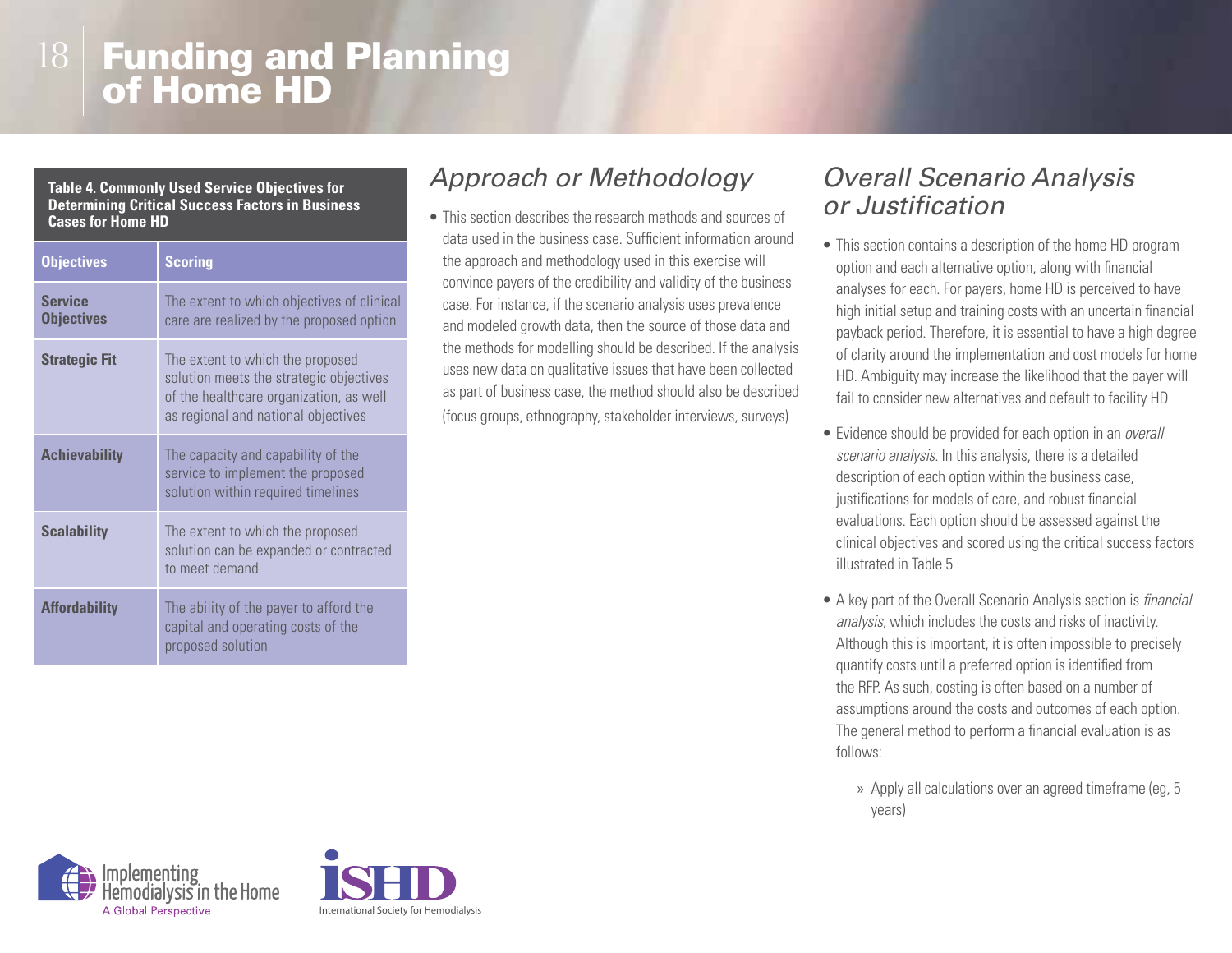- » Determine expected growth rate of the dialysis population
- » Create scenarios based on different patient distributions in the future across different modalities, considering local nuances such as self-care and satellite HD, because these may significantly alter estimates of cost and reimbursement. When modelling home HD, take into account dropouts to facility HD and transplantation. Depending on the setting, dropout from home HD may be on the order of 20% per year, mostly due to transplantation and illness resulting in a transfer to facility HD
- » Perform the cost calculation on a per-year basis for each modality. Three considerations should be made:
	- 1. It is important to break down the patient distribution to frequency per modality (eg, 4 sessions per week home HD), as the treatment schedule also affects the cost
	- 2. Where possible, a full-cost accounting approach should be used, which takes into account all direct and indirect costs
	- 3. An increase in home HD patients in the program leads to more home HD machines proportionally than a corresponding increase for facility HD, and, therefore, different capital costs
- » Costs categories might include those related to:
	- Staff (including departmental and administration overheads, direct and indirect nursing care, technical support)
	- Facilities (including utilities and equipment)
	- Dialysis machinery, consumables, and technical considerations (machine purchase or lease, technical support, water management and treatment, waste management)
	- Additional miscellaneous costs (medication,

transportation, training costs for home HD, utilities and home equipment for home HD, etc.)

» In dialysis services that are block-funded (ie, one funding source to be dispersed as the clinic sees appropriate), these cost calculations will suffice. For those that are revenue or activity-base funded, the operational margin per modality should be calculated to identify the difference between the reimbursement level and the costs for a specific modality

| <b>Dialysis</b><br><b>Service</b><br><b>Options</b> | <b>Critical Success Factor (score)</b> |                          |                          |                        |                          |  |  |  |
|-----------------------------------------------------|----------------------------------------|--------------------------|--------------------------|------------------------|--------------------------|--|--|--|
|                                                     | <b>Service</b><br><b>Obectives (1)</b> | <b>Strategic Fit (2)</b> | <b>Achievability (3)</b> | <b>Scalability (4)</b> | <b>Affordability (5)</b> |  |  |  |
| Home HD                                             |                                        |                          |                          | $\sqrt{0}$ r x ?       |                          |  |  |  |
| Option B                                            | $\mathbf x$                            |                          |                          | $\pmb{\times}$         | $\mathbf x$              |  |  |  |
| Option C n                                          | <b>ALC N</b>                           | <b>ALC N</b>             | <b>A 10 A</b>            | 10,000                 | 1.11                     |  |  |  |

#### **Table 5. Commonly Used Service Objectives and Sample Scoring Matrix for a Home HD Business Case**



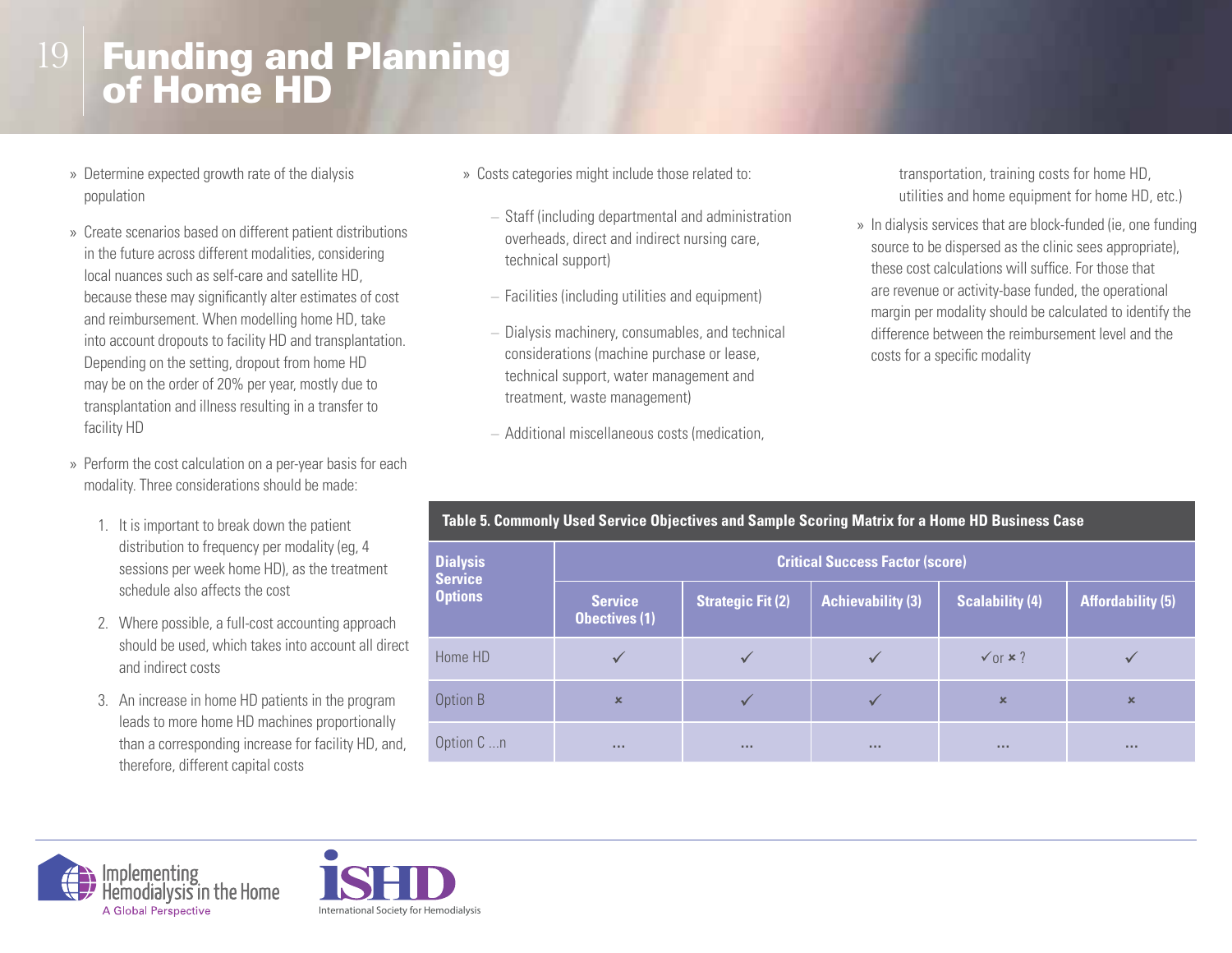### *Linkages and Stakeholder Summary*

- Detail in this section any organizational changes expected to allow the home HD program to be implemented, and acknowledge the independent requirements from other clinical and logistic services. Consider including the following issues:
	- » New infrastructure and space requirements (eg, offices, space for patient training, patient waiting area, respite care)
	- » Modifications to existing infrastructure and spaces (eg, construction, plumbing, and electrical work)
	- » Clinical process changes and modified patient pathways
	- » Workforce development and new roles and responsibilities for the home HD program (new nursing and medical supervision requirements, new administrative roles)
	- » Impact, if any, of the home HD program on surgery and radiology
	- » Information technology (IT) system requirements
- Do not forget to identify or quantify any improvements in resource utilization arising from the home HD program (ie, freed capacity from constrained growth for facility HD)
- In this section, it is also useful to provide a list of the stakeholders who have been consulted in the development in the business case. This helps reassure the payer that complex requirements and relationships have been considered, and there is a low likelihood of unforeseen challenges that might derail or delay the implementation of the business case





• This section defines timelines for the initiation of the first patient in the home HD program and serves as a checklist of milestones that should be achieved along the way

## *Risks and Mitigation*

- Explain what might not go as planned and categorize the likelihood of the risks as high, moderate, or low. If there do not appear to be any foreseeable risks, it is important to ensure that the audience realizes that this is a considered position, and that this issues have been thought through
- The primary risks to be considered are to costs and schedule. For example:
	- » What if the costs or availability of home HD machinery changes?
	- » What if the project manager or team changes or leaves? What if the home HD champion or clinical lead changes or leaves?
	- » What if clinicians or patients struggle to adopt or adapt to the new home HD program?
	- » What if the home HD equipment or infrastructure does not perform as expected (eg, quality, performance)?
	- » What if vendors do not deliver on time?
	- » What if the cost of raw materials increases?
- In this section, propose strategies to mitigate these risks and identify any opportunities that might arise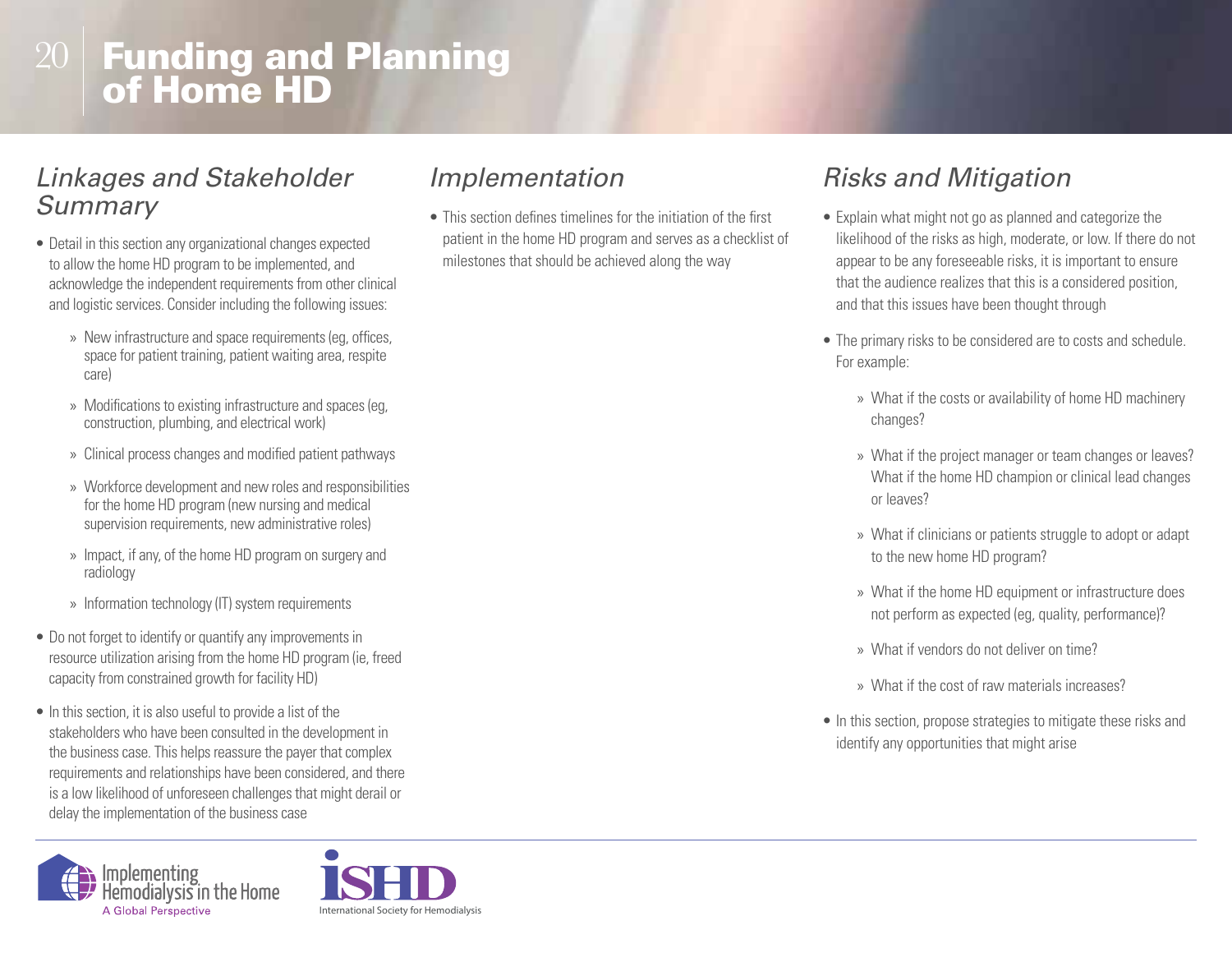## Dealing with RFPs

When a large contract or capital proposal is being offered to vendors, most private and public payers require that a RFP or request for tender (RFT) process be followed. The RFP process is usually highly scripted, with many rules and regulations. In the case of publicly funded systems, the RFP process may be codified in law. In all cases, the RFP process *must* strictly adhere to the local rules and guidelines to protect the program from a variety of liabilities. As a result, it is in the interest of those starting a new home HD program to become familiar with their local RFP process.

*Before* embarking on an RFP for home HD equipment and service, it is important to become familiar with the strengths and weaknesses of various vendors. Once an RFP is open for tender, it usually cannot be altered. The RFP process is not the time to learn about what vendors are able to offer—this should be done before construction of the RFP. The RFP is best written by a multidisciplinary home HD program team, including an experienced dialysis nurse and technician. This team will research the following topics and consider the costs, where applicable.

## *The HD Machine*

- Research and choose the best HD machines available for home use. From the short list of selected machines, the team will determine the best machine option by assessing the following questions:
	- » Is the machine appropriate for the home setting? Consider the size, noise level, ease of use, screens that can be accessed from the supine position for those patients undergoing nocturnal treatment
	- » Will it be easy to train patients on this system? For example, does the machine take the patient step by step through the procedures for starting and finishing dialysis?
	- » How long does it take to set up the machine and to disconnect from a treatment? How many steps are required to perform these tasks?
	- » Is the machine easy to maintain and repair?
	- » Is it flexible enough to provide a variety of forms of dialysis? For example, quotidian nocturnal HD with long treatment times using low blood and dialysate flows, and conventional HD with fast pump speeds?
	- » What safety features are provided (eg, blood leak/ needle disconnect sensors, blood pressure monitors)?
	- » What language requirements are there in your home HD program, and does, or can, the dialysis machine support specific language requirements?
- What range of dialysate concentrates is available, and do these dialysates meet the various needs of your patients (eg, nocturnal HD often requires a higher calcium dialysate; patients performing extra hours of HD per week may not need a very high bicarbonate concentration or very low dialysate potassium)?
- » How easy is it to "spike" the dialysate to customize the composition (eg, adding calcium or phosphate to the dialysate)?
- » Home HD equipment is often located in less than ideal environments and may not be treated gently at all times. How robust is the equipment?
- » What happens if the power fails during treatment? Can the machine recover from short power failures? What are the procedures for returning the blood after a power failure?
- » How quickly can the equipment be ready to provide the next treatment?
- » What are ongoing maintenance requirements for the machine, and how difficult will maintenance be for the patient to contend with?
- » Modern HD machines offer a wide range of additional features, some of which may not be of particular value in the home setting; however, they may still be desired. The program team needs to decide if they value features such as online hematocrit monitoring, sodium profiling, etc., before investing in a machine that includes these features



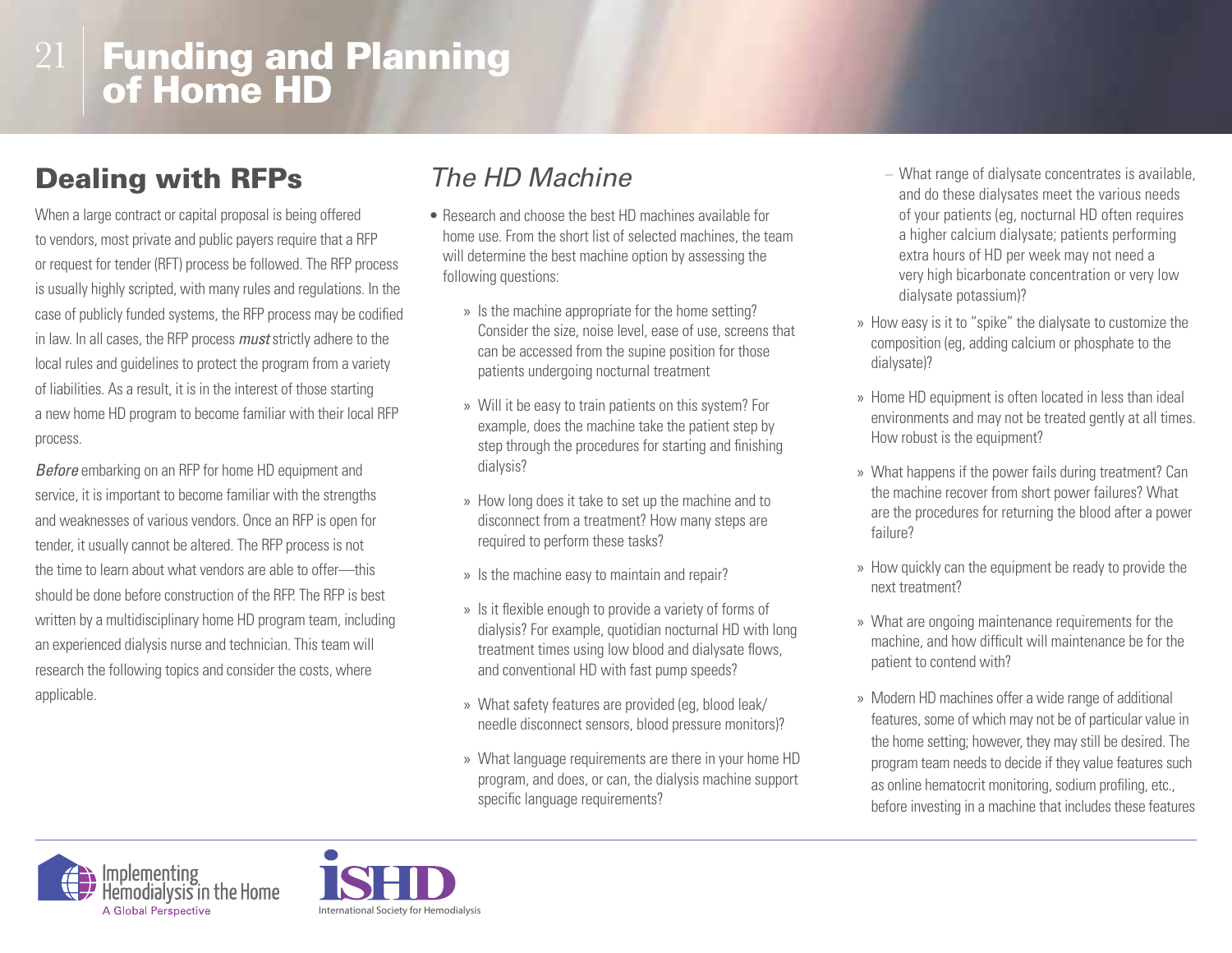### *The Water Treatment Equipment*

- Is ultrapure dialysate desired, and if so, can the water system provide that?
- The RO unit is often the loudest part of the system. What is the volume level while operating the water treatment system?
- How can leaks be detected and how will leak status be communicated to the patient?
- Is the water treatment system integrated with the dialysis machine? Will it be provided by the same vendor?
- How easy is the machine to maintain and to clean?
- The patient will typically perform the routine cleaning. Will they also be doing tasks such as replacing RO cartridges?
- Will the vendor provide maintenance and/or supply delivery services? (See "Ongoing Maintenance and Supply Delivery" section)
- Will the vendor provide after-hours support, service, or maintenance? (See "**HD Machine Maintenance and Delivery of Supplies**" section.)
- Does the vendor already provide these services in your region? What is their reputation for reliability? Speaking to senior technicians from other home HD programs may be useful

## *Information Technology*

- What IT systems will be requested from the vendor? These can range from simple systems that interface with the HD machines to full electronic medical records
- What are the purchase costs for the IT systems? Are there ongoing charges for the use of these systems?
- How will home equipment and patients interface with these systems? What equipment will be needed in the home for this? What type of IT connection will be required (eg, highspeed Internet)? Who will pay for the costs of connection?

## *Full-Service Provision Options*

• Has due consideration been given for outsourcing of the home HD service, in terms of partnership with a large dialysis organization (LDO)? This is an emerging clinical and business model and is an arguably easier way to start a home HD program, where clinical and financial risks may be mitigated by an experienced LDO

Once the home HD program team has become familiar with the offerings of the various vendors active in their region, the RFP can then be constructed. It is crucial that the program team be clear about which features and services they expect from the vendor and their equipment. The program team should construct a "wish list" of desired features and rank them in terms of importance. Some features are critical and a vendor will be eliminated if they cannot deliver this feature. Others will be desirable, but will not necessarily be deal breakers if they are absent. Proper construction of the "wish list" is important because most RFP processes require not only a list of desired features, but the weighting applied to each of these features. The vendors will be asked to submit a list of services and equipment that will be provided, and a list of charges. The program team should understand its budgetary limitations before constructing the RFP and consider what weight will be applied to the budget component of the RFP.



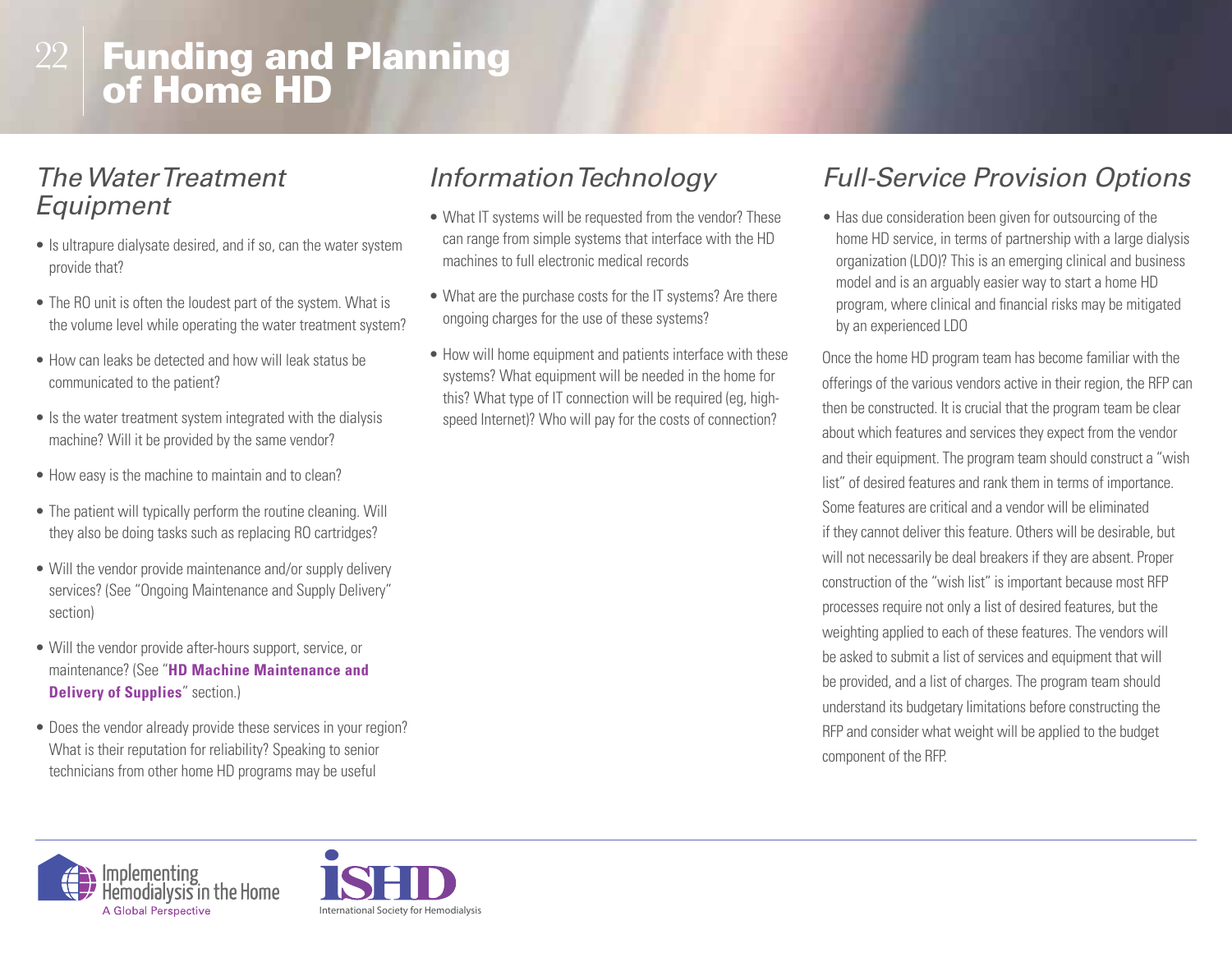It is extremely important that the RFP be constructed properly. The RFP should be written in a manner that ensures that the program team is able to select a vendor that will meet not only all of their needs but also the program's budgetary requirements as well. A vague and poorly written RFP may lead to selection of an inappropriate vendor.

Because the RFP process is highly regulated, the program team involved in creating the RFP should understand the local rules governing that process. For example, once the RFP is completed and open for vendors to review, changes to the contents of the RFP are usually not permitted. Interaction between the vendors and the team is usually highly restricted. For example, the program team may not be allowed to meet or communicate with members of a vendor company outside of the channels of communication that are part of the RFP process. Team members participating in developing the RFP should also be prepared to give a detailed list of potential conflicts of interest, based on previous involvement with the each vendor.

### Conclusion

Planning and funding a home HD program requires a wellorganized effort and close collaboration between clinicians and managers. Up to a year should be allocated for the following:

- A thorough situational analysis of the dialysis landscape, emphasizing the opportunity for a home HD program
- Careful consideration of the clinical and operational characteristics of a proposed home HD program at your institution
- The development of a compelling business case, highlighting the clinical and organizational benefits of a home HD program
- Careful construction and evaluation of an RFP



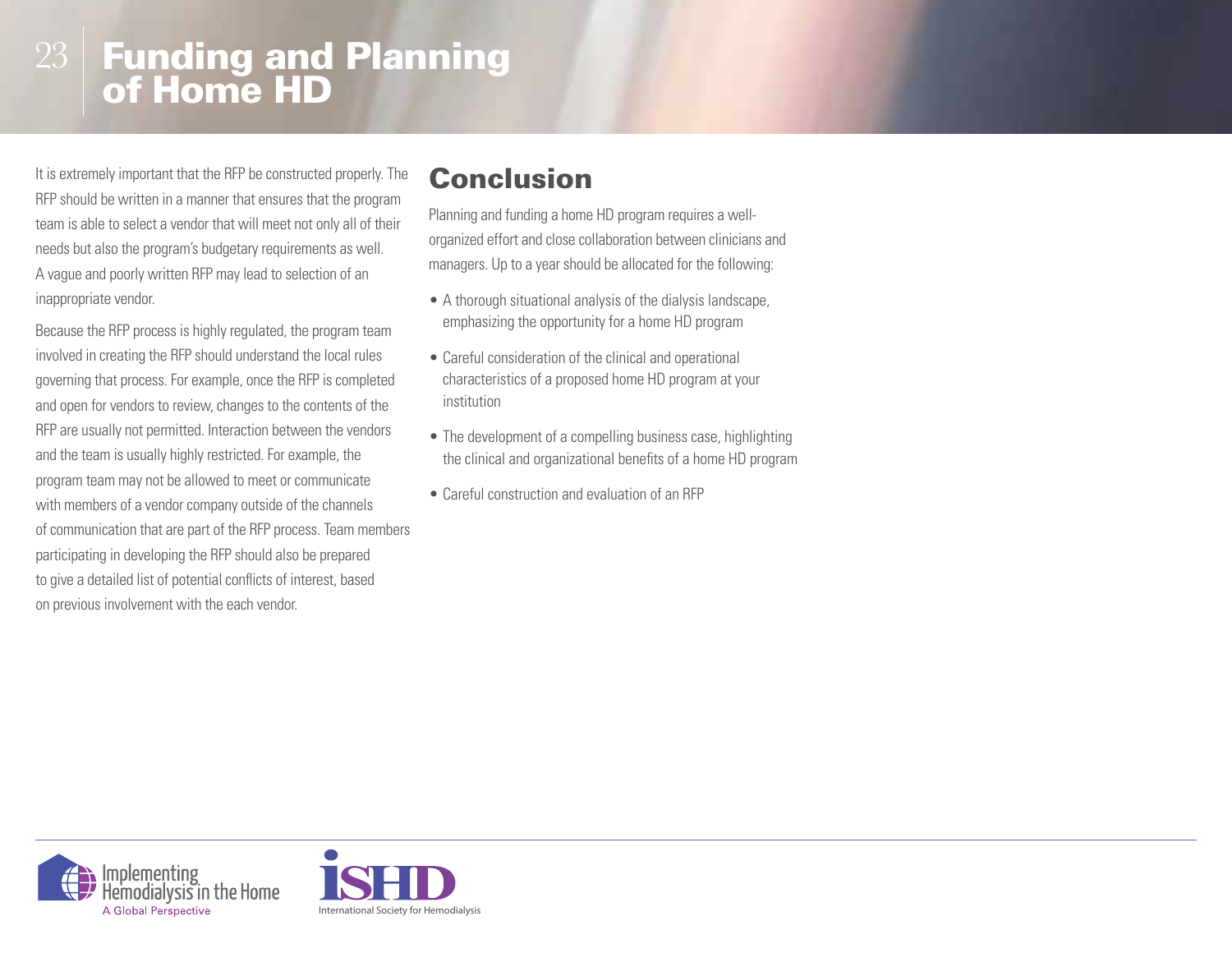## **References**

- **1.** Data on file. Baxter Healthcare Japan Ltd. 2014.
- **2.** ANZDATA Registry. Summary of Australia and New Zealand Dialysis and Transplantation 2012. Adelaide, Australia. Available at: http://www.anzdata.org.au/ anzdata/AnzdataReport/36thReport/2012\_Summary\_ v1.pdf. Accessed September 4, 2014.
- **3.** Tong A, Palmer S, Manns B, et al. Clinician beliefs and attitudes about home haemodialysis: a multinational interview study. BMJ Open. 2012; 2:e002146.
- **4.** Mowatt G, Vale L, Perez J, et al. Systematic review of the effectiveness and cost-effectiveness, and economic evaluation, of home versus hospital or satellite unit haemodialysis for people with end-stage renal failure. Health Technol Assess. 2003; 7:1-174.
- **5.** Dale PL, Hutton J, Elgazzar H. Utility of health states in chronic kidney disease: a structured review of the literature. Curr Med Res Opin. 2008; 24:193-206.
- **6.** Walker R, Marshall M, Morton RL, McFarlane P, Howard K. The cost effectiveness of contemporary home haemodialysis modalities compared to facility haemodialysis: a systematic review of full economic evaluations. Nephrology (Carlton). 2014; 19:459-470
- **7.** Ananthapavan J, Lowin J, Bloomfield E. Economic report: home haemodialysis (CEP10063). London, UK: NHS Purchasing and Supply Agency; 2010. Available at: http://nhscep.useconnect.co.uk/CEPProducts/ Catalogue.aspx?ReportType=Economic+report. Accessed June 10, 2014.
- **8.** Mackenzie P, Mactier RA. Home haemodialysis in the 1990s. Nephrol Dial Transplant. 1998; 13:1944-1948.
- **9.** Delano BG, Feinroth MV, Reinroth M, Friedman EA. Home and medical center hemodialysis. Dollar comparison and payback period. JAMA. 1982; 246:230- 232.
- **10.** Marshall MR, Hawley CM, Kerr PG, et al. Home hemodialysis and mortality risk in Australian and New Zealand populations. Am J Kidney Dis. 2011; 58:782-793.
- **11.** Mendelssohn DC, Curtin B, Yeates K, et al. Suboptimal initiation of dialysis with and without early referral to a nephrologist. Nephrol Dial Transplant. 2011; 26:2959- 2956.
- **12.** Komenda P, Copland M, Makwana J, et al. The cost of starting and maintaining a large home hemodialysis program. Kidney Int. 2010; 77:1039-1045.
- **13.** Nissenson AR, Moran J. A large dialysis provider committed to home modalities. Am J Kidney Dis. 2012; 59:739; author reply 739-740.
- **14.** Honkanen EO, Rauta VM. What happened in Finland to increase home hemodialysis? Hemodial Int. 2008; 12 Suppl 1:S11-15.
- **15.** Tomita K. Practice of home hemodialysis in dialysis clinic. Contrib Nephrol. 2012;177:143-150.
- **16.** Zacharias J, Komenda P, Olson J, et al. Home hemodialysis in the remote Canadian north: treatment in Manitoba fly-in communities. Semin Dial. 2011; 24:653-657.
- **17.** Borg DL, Keller JA, Faber MD. Adding home hemodialysis (HDD) to a peritoneal dialysis (PD) program. Nephrol Nurs J. 2007; 34:138.
- **18.** Agar JW. Home hemodialysis in Australia and New Zealand: practical problems and solutions. Hemodial Int. 2008; 12 Suppl 1:S26-32.
- **19.** Moran J, Kraus M. Starting a home hemodialysis program. Semin Dial. 2007;20:35-39.
- **20.** McFarlane P, Komenda P. Economic considerations in frequent home hemodialysis. Semin Dial. 2011; 24:678- 683.
- **21.** Adams A. ABC MedTech Case. In: Sheen R, Gallo A, eds. HBR Guide to Building Your Business Case Ebook + Tools. Boston: Harvard Business Review Press. 2012; 1-23.